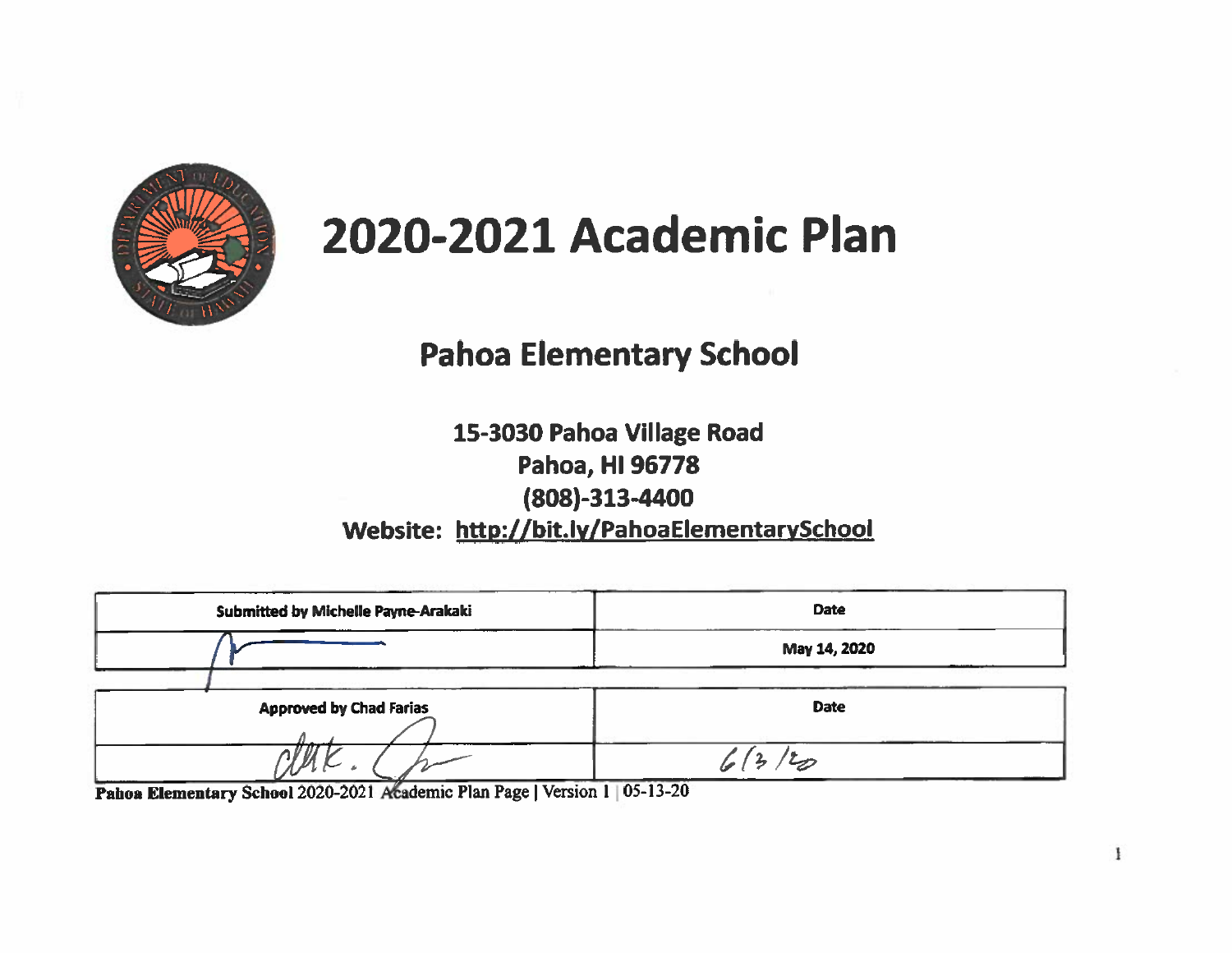| Where are we now?         |                                                                                                                              |
|---------------------------|------------------------------------------------------------------------------------------------------------------------------|
| Prioritize school's needs | 1. Need: Category A: Organization: Vision, Mission, General Learner Outcomes, Governance, Leadership and Staff,              |
| as identified in one or   | and Resources                                                                                                                |
| more of the following     | Expand Strategies to increase communication and involvement of all stakeholders                                              |
| needs assessments:        | Create a long range plan to promote stability and better utilization of existing resources to improve student's              |
| (SW1)                     | achievement of standards and GLOs.                                                                                           |
| • WASC Self Study         |                                                                                                                              |
| <b>WASC Category B:</b>   | 2. Need: Category B: Organization: Vision, Mission, General Learner Outcomes, Governance, Leadership and Staff, and          |
| <b>Standards Based</b>    | Resources                                                                                                                    |
| <b>Student Learning:</b>  | Vertical alignment between grade levels<br>$\bullet$                                                                         |
| Curriculum,               | Transition from the 6th to 7th grade<br>$\bullet$                                                                            |
| instruction               | Explore additional strategies to increase parent involvement in the monitoring of students learning<br>$\bullet$             |
| <b>WASC Category C:</b>   | Refine the school wide processes and expectations for the Individualized Instructional Block<br>$\bullet$                    |
| <b>Standards Based</b>    |                                                                                                                              |
| <b>Student Learning:</b>  | 3. Need: Category C: Standards-based Student Learning: Instruction                                                           |
| Instruction               | Refine processes for identifying students who require intervention at CORE meetings<br>$\bullet$                             |
| <b>WASC Category D:</b>   | Teachers need to effectively address and identify interventions that include the differentiation of instruction<br>$\bullet$ |
| <b>Standards Based</b>    | required to meet the needs of all learners.                                                                                  |
| <b>Student Learning:</b>  | To address the needs of high performing students, teachers should integrate enrichment opportunities in all                  |
| Assessment and            | content areas.                                                                                                               |
| Accountability            | Utilize HOT questioning strategies to promote critical thinking.                                                             |
|                           | 4. Category D: Standards-based Student Learning: Assessment and Accountability                                               |
|                           | Leadership should explore how the school can ensure articulation between grade levels in determining student<br>$\bullet$    |
|                           | progress in the achievement of the standards.                                                                                |
|                           | Determine ways of reporting assessment data to parents that will lead to greater involvement in their child's                |
|                           | learning.                                                                                                                    |
|                           | Effectiveness of Tier 1 and 2 classroom interventions                                                                        |
|                           |                                                                                                                              |
|                           | 5. Category E: School Culture and Support for Student Personal and Academic Growth                                           |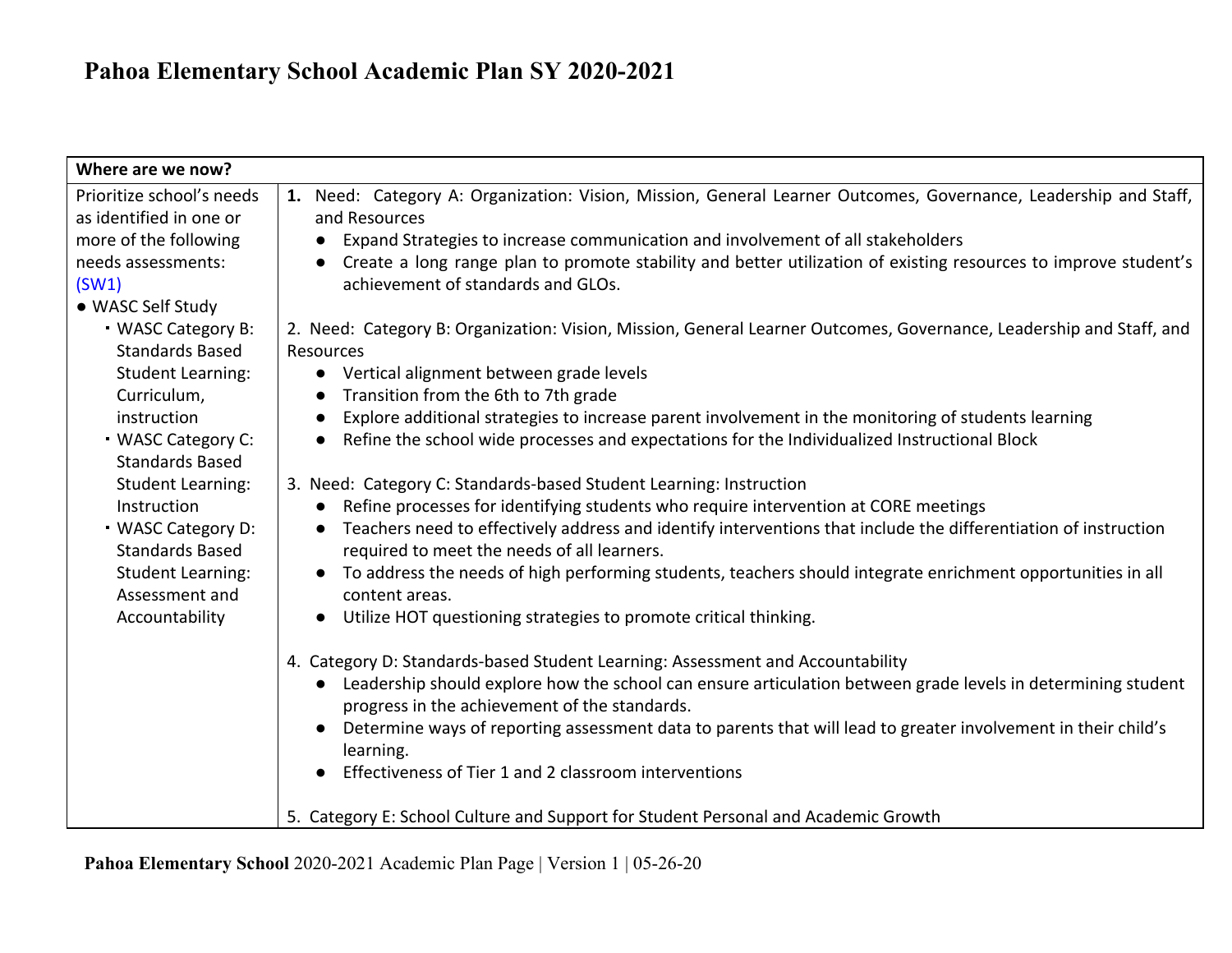| Integrate STEM activities with real world applications of their learning<br>$\bullet$                                                                                                                                                                  |
|--------------------------------------------------------------------------------------------------------------------------------------------------------------------------------------------------------------------------------------------------------|
| Refine and improve positive behavior system                                                                                                                                                                                                            |
| Improve communication with "hard to reach" families                                                                                                                                                                                                    |
| <b>Addressing Equity: Sub Group Identification</b>                                                                                                                                                                                                     |
| In order to address equity, list the targeted sub group(s) and their identified needs. **Specific enabling activities<br>listed in the academic plan should address identified sub group(s) and their needs.                                           |
| <b>ELL</b><br>Set annual performance targets for ELL students based on data analysis and student performance trends.<br>Continue to monitor the effectiveness of the current ELL program and modify based on the effectiveness of<br>service supports. |
| Sped<br>Set annual performance targets for special education and disadvantage students based on data analysis and<br>student performance trends.                                                                                                       |
| SpEd and regular education teachers meet during PLC to analyze student performance, discuss and implement<br>effective instructional strategies.                                                                                                       |
| Support classroom teacher participation in quarterly Peer Review meetings where IDEA/504 student progress<br>in counseling services is reviewed and create an action plan as needed.                                                                   |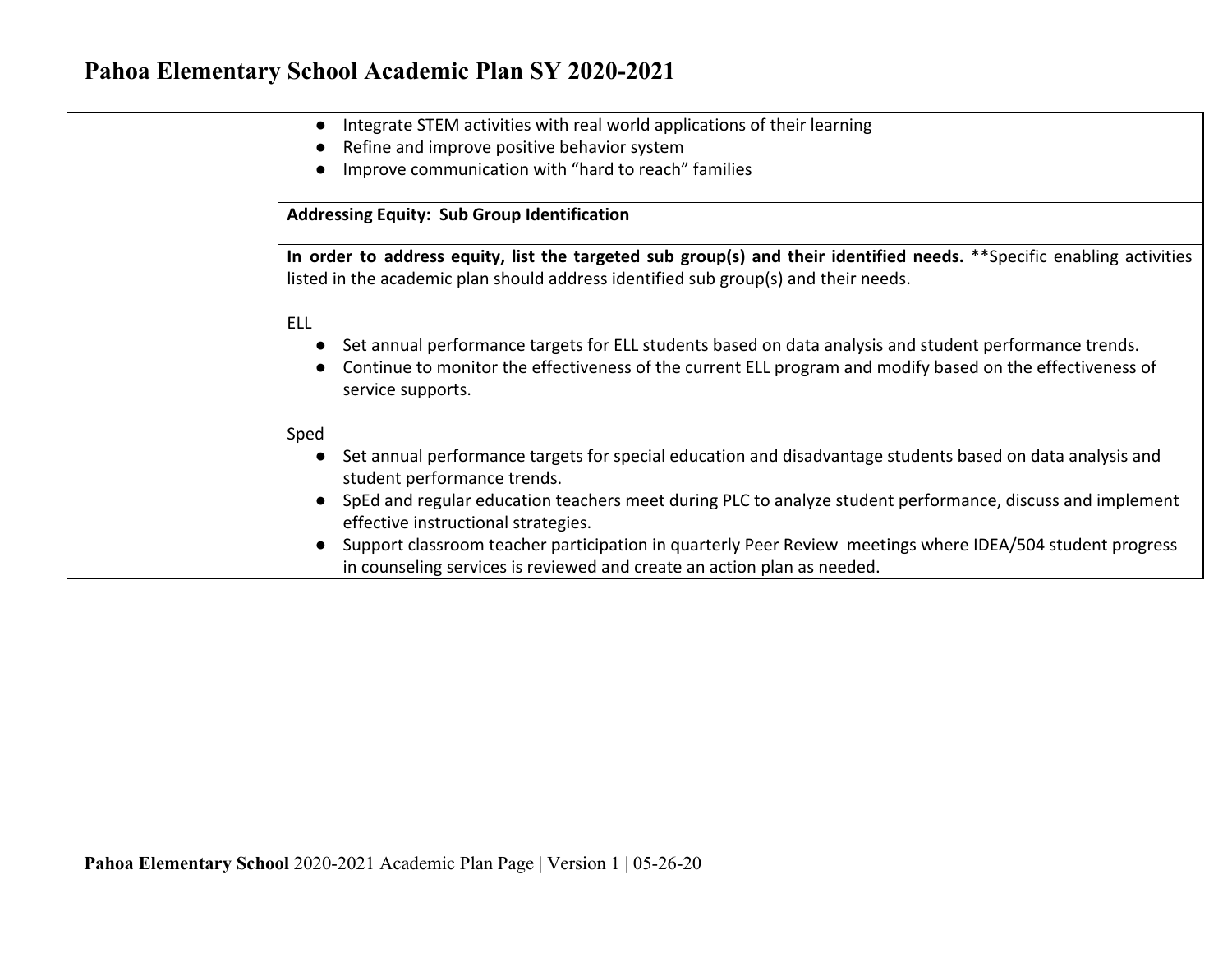| <b>ORGANIZE:</b> Identify your Academic Review Team Accountable Leads. |                                                                              |  |  |
|------------------------------------------------------------------------|------------------------------------------------------------------------------|--|--|
| Name and Title of ART Team Accountable Lead                            | Responsible for implementation of the school's strategies and<br>initiatives |  |  |
| 1. Michelle Payne-Arakaki                                              | Induction and Mentoring                                                      |  |  |
|                                                                        | School Design-Student Voice-Teacher Collaboration                            |  |  |
| 2. Derek Vicente                                                       | <b>Educator Effectiveness</b>                                                |  |  |
|                                                                        | School Design-Student Voice-Teacher Collaboration                            |  |  |
| 3. Debra Borges                                                        | Formative Instruction/Data Teams                                             |  |  |
|                                                                        | School Design-Student Voice-Teacher Collaboration                            |  |  |
| 4. Amber Makuakane                                                     | <b>Common Core State Standards</b>                                           |  |  |
|                                                                        | School Design-Student Voice-Teacher Collaboration                            |  |  |
| 5. Debbie Matthews                                                     | <b>Comprehensive Student Supports</b>                                        |  |  |
|                                                                        | School Design-Student Voice-Teacher Collaboration                            |  |  |
| 6. Progress Monitoring Team (GLCs, Counselor, Academic Coaches, and    | <b>Academic Review Team</b>                                                  |  |  |
| Administrators)                                                        | School Design-Student Voice-Teacher Collaboration                            |  |  |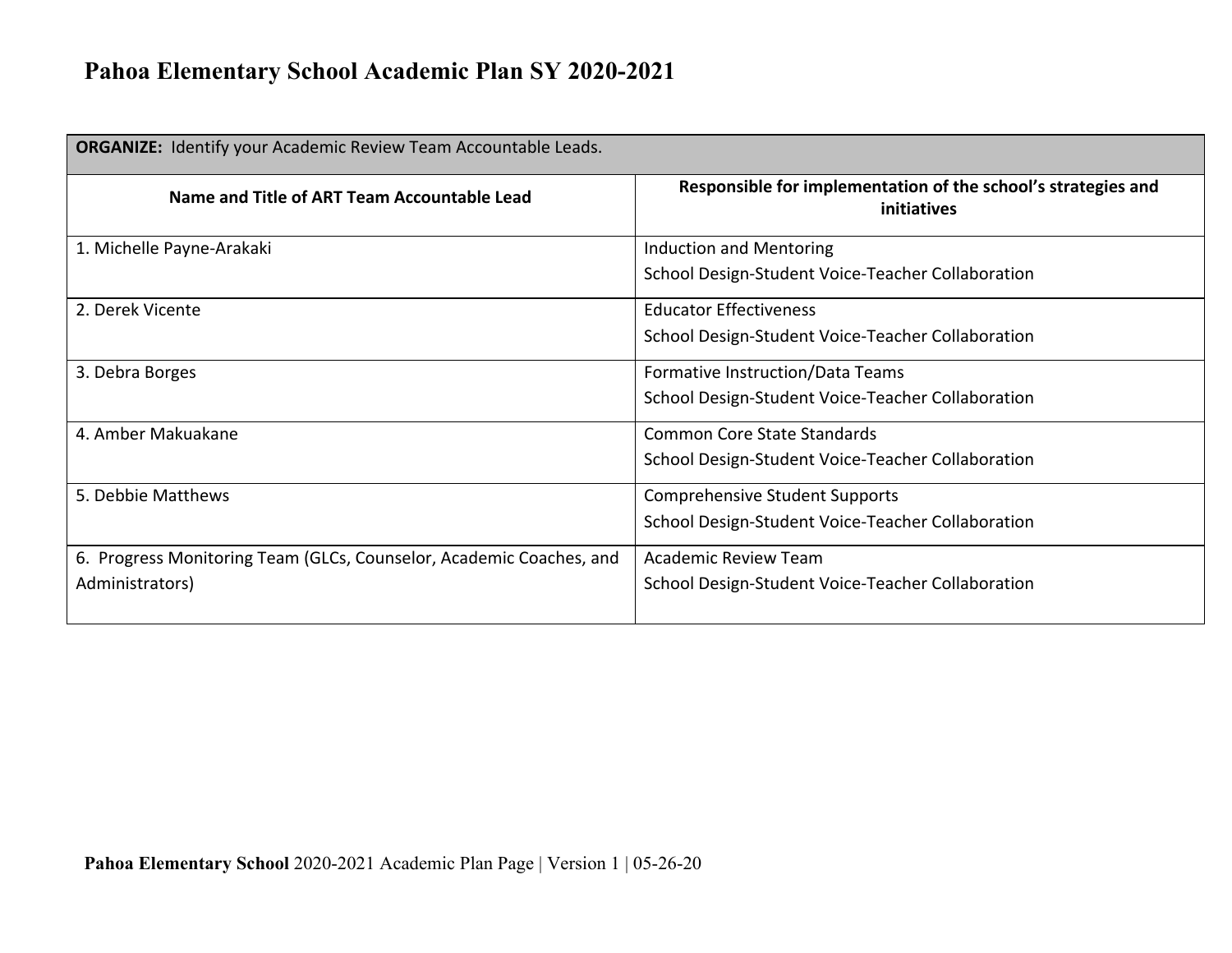**Goal 1: Student Success.** All students demonstrate they are on a path toward success in college, career and citizenship.

☐ *Objective 1: Empowered - All students are empowered in their learning to set and achieve their aspirations for the future.*

- □ **Objective 2: Whole Child** All students are safe, healthy, and supported in school, so that they can engage fully in high-quality *educational opportunities.*
- ☐ *Objective 3: Well Rounded All students are offered and engage in rigorous, well rounded education so that students are prepared to be successful in their post-high school goals.*
- ☐ *Objective 4: Prepared and Resilient All students transition successfully throughout their educational experiences.*

| <b>Outcome:</b>                                                                                                                                                                    | <b>Rationale:</b>                                                                                                                                |  |  |
|------------------------------------------------------------------------------------------------------------------------------------------------------------------------------------|--------------------------------------------------------------------------------------------------------------------------------------------------|--|--|
| By the end of SY 2020-2021 Pahoa Elementary school will:                                                                                                                           | • To close the achievement gap and attain equity and excellence                                                                                  |  |  |
| 1. Increase the availability of intervention, support, and<br>enrichment programs focusing on Tier 1, 2 and 3 by refining and<br>formalizing our academic and behavior RTI system. | for all students.<br>To have a stable RTI system focusing on Tiers 1, 2, and 3 for                                                               |  |  |
| $\Box$ Revise Tier I procedures                                                                                                                                                    | academic and behavior.                                                                                                                           |  |  |
| Monitor effectiveness of Tier II interventions<br>ப                                                                                                                                |                                                                                                                                                  |  |  |
| $\Box$ Establish Tier 3 interventions.                                                                                                                                             | To maintain a system of sustainability to support monthly<br>progress monitoring of the six priority strategies and the State<br>Strategic Plan. |  |  |
| 2. Attain an effective progress monitoring system towards meeting<br>the academic standards, general learner outcomes and chronic                                                  |                                                                                                                                                  |  |  |
| absenteeism.                                                                                                                                                                       | To retain a school wide system to promote a positive school<br>climate focusing on building positive relationships with every<br>child.          |  |  |
| Revise the PES vision and mission statements to enliven its<br>3.<br>meaning so that all stakeholders are aware of the school's high                                               |                                                                                                                                                  |  |  |
| aspirations for all students.                                                                                                                                                      | To have a new vision and mission statement and inform all<br>stakeholders.                                                                       |  |  |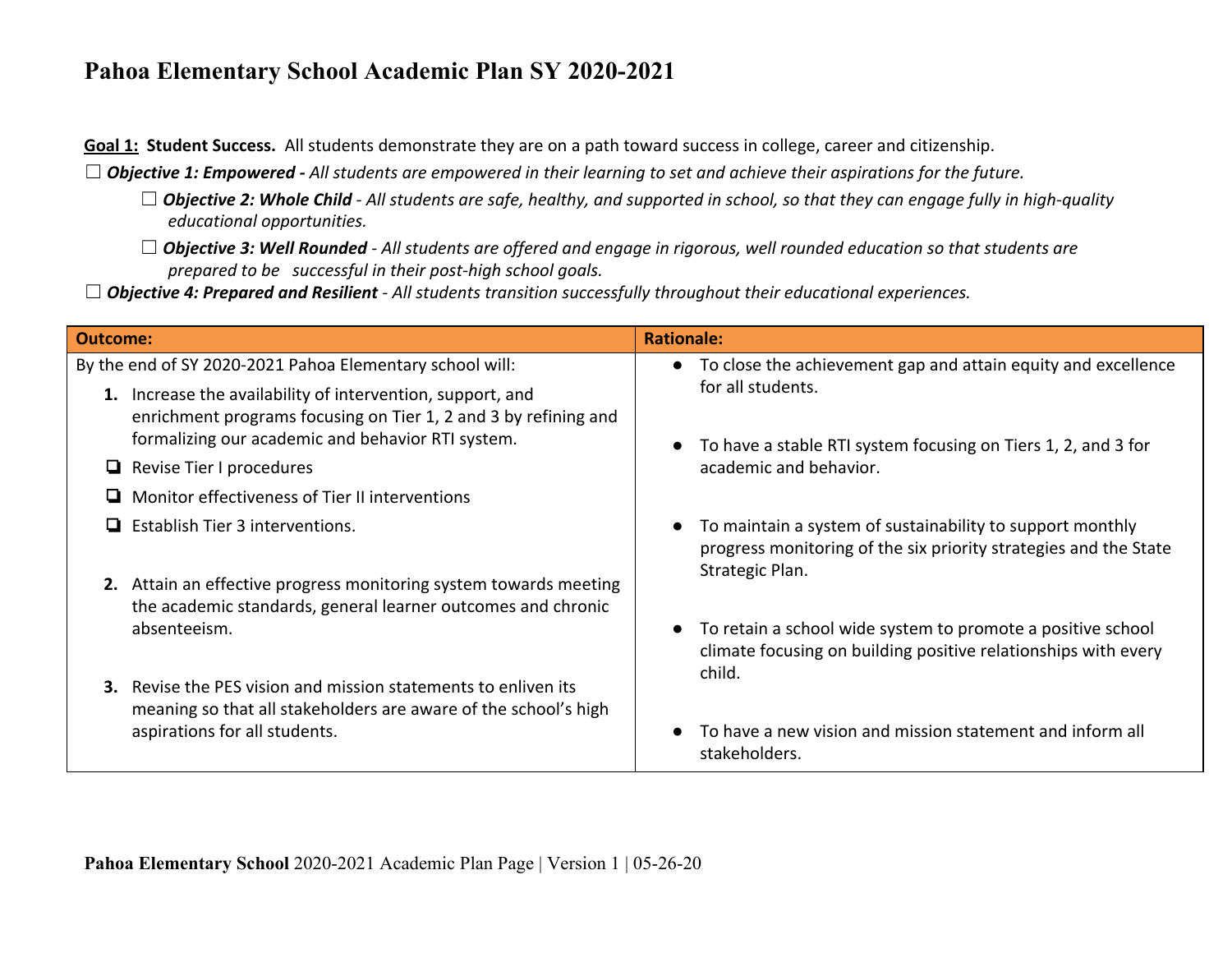| <b>Planning</b>                                                                                                               |                                                                                                                                                                                                                                                                                                                                                                                                     |                                                  |                                                      | <b>Funding</b>                                                                                                                                                                                                                                                                                                                                                                                   | <b>Interim Measures of Progress</b>                                                                                                                                                                                                                                                                                                                                                                                                                                                                                                                                                                                                                |
|-------------------------------------------------------------------------------------------------------------------------------|-----------------------------------------------------------------------------------------------------------------------------------------------------------------------------------------------------------------------------------------------------------------------------------------------------------------------------------------------------------------------------------------------------|--------------------------------------------------|------------------------------------------------------|--------------------------------------------------------------------------------------------------------------------------------------------------------------------------------------------------------------------------------------------------------------------------------------------------------------------------------------------------------------------------------------------------|----------------------------------------------------------------------------------------------------------------------------------------------------------------------------------------------------------------------------------------------------------------------------------------------------------------------------------------------------------------------------------------------------------------------------------------------------------------------------------------------------------------------------------------------------------------------------------------------------------------------------------------------------|
| <b>Desired Outcome</b>                                                                                                        | <b>Enabling Activities</b><br>(Indicate year(s) of<br>implementation<br>in next column)                                                                                                                                                                                                                                                                                                             | <b>School</b><br>Year(s) of<br><b>Activity</b>   | <b>ART</b><br><b>Accountable</b><br>Lead(s)<br>(SW2) | <b>Source of Funds</b><br>(Check applicable<br>boxes to indicate<br>source of funds)                                                                                                                                                                                                                                                                                                             | Define the relevant data used<br>to regularly assess and<br>monitor progress                                                                                                                                                                                                                                                                                                                                                                                                                                                                                                                                                                       |
| <b>Standards in</b><br><b>Science are</b><br>integrated into<br>common grade<br>level/department<br>pacing charts.<br>(W: E1) | Review and revise Science<br>pacing guides to ensure<br>alignment to Next Generation<br>Science Standards (NGSS) and<br>include all 6 required elements.<br>Integrate STEM activities with<br>real world applications of their<br>learning. (W:E1)<br>Collaborate with district RTs to<br>design lessons and units aligned<br>to NGSS.<br>Follow-up on PD needs for<br>science content and systems. | 2020-2021<br>2020-2021<br>2020-2021<br>2020-2021 | Academic<br>Coaches                                  | <b>X WSF</b><br>$$65,293 \times 2$$<br><b>Academic Coaches</b><br>$=$ \$130,586<br>GLC pull out days -<br>$$178x7$ GLCs $x4$<br>$days = $4,984$<br>X Title I<br>Substitutes - 23<br>teachers $x \leq 178 x 3$<br>$days = $12,282 +$<br>fringe $(8.9%) =$<br>\$13,375 for subs<br>Stipends - 25<br>teachers $x \leq 178$ $x 2$<br>$days = $8,900 +$<br>fringe $(2.71%) =$<br>\$9,163 for stipends | A percentage of PES teachers<br>who will review and revise<br>science pacing guides to ensure<br>alignment to NGSS will increase<br>from 80% to 100% by the end<br>of year as measured by<br>gap-match analysis of pacing<br>guides.<br>One hundred percent of PES<br>teachers will integrate STEM<br>activities with real world<br>applications by the end of SY<br>20-21 as measured by the<br>teacher STEM log.<br>One hundred percent of PES<br>teachers will design lessons<br>and units aligned to NGSS and<br>follow up on science PD needs<br>on content and systems.<br>Forty percent of students will<br>maintain proficiency in science |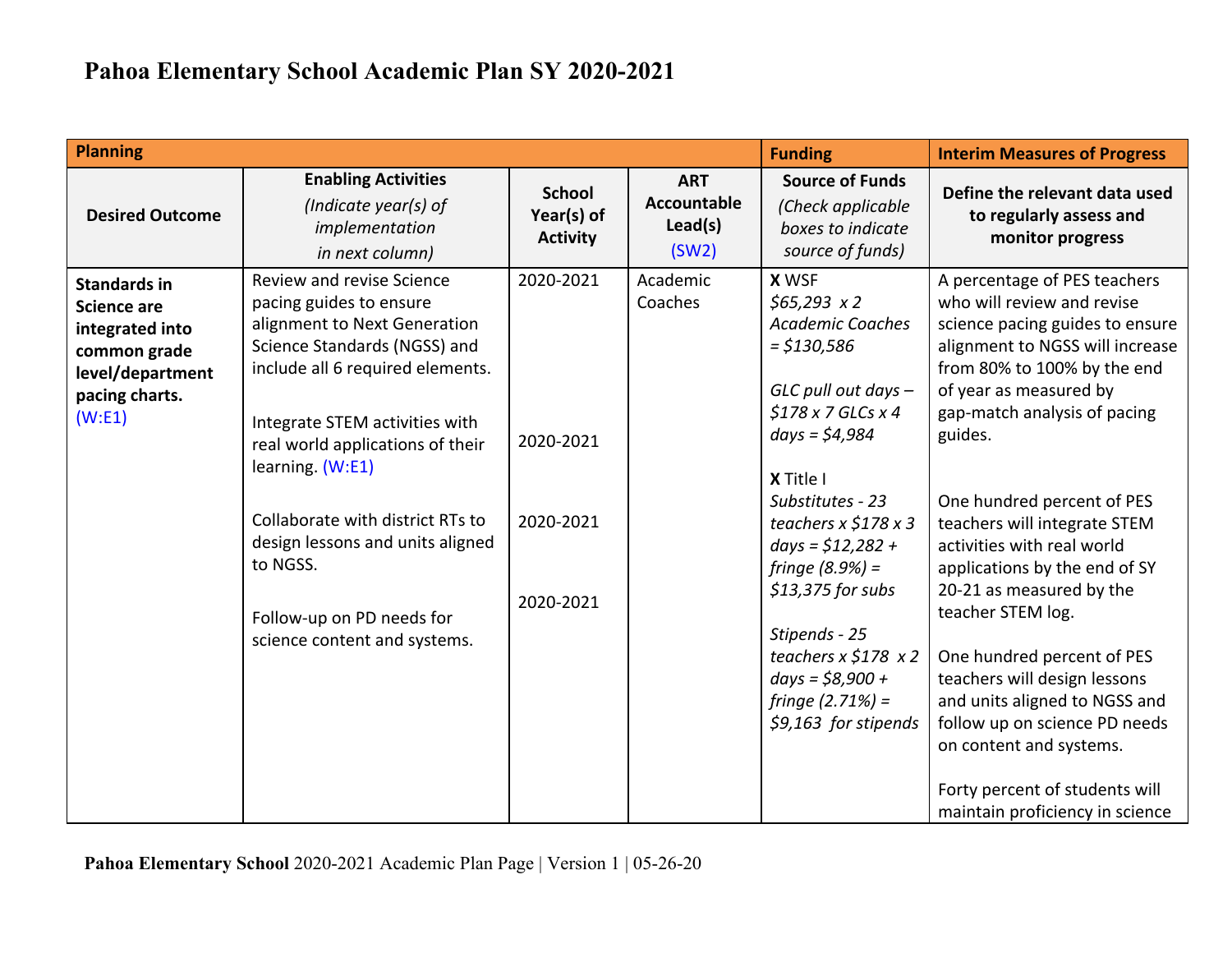|                                                                                                                                                    |                                                                                                                                                                                                                                                                                                                                                                                                                                                                                                                                                                                                                                                                                                                                  |           |                     |                                                                    | and an increase of 5% of<br>students each year will become<br>proficient on science standards<br>as measured by SBA.                                                                                                                                                                                                                                                                                                                                                                                                                                                                                             |
|----------------------------------------------------------------------------------------------------------------------------------------------------|----------------------------------------------------------------------------------------------------------------------------------------------------------------------------------------------------------------------------------------------------------------------------------------------------------------------------------------------------------------------------------------------------------------------------------------------------------------------------------------------------------------------------------------------------------------------------------------------------------------------------------------------------------------------------------------------------------------------------------|-----------|---------------------|--------------------------------------------------------------------|------------------------------------------------------------------------------------------------------------------------------------------------------------------------------------------------------------------------------------------------------------------------------------------------------------------------------------------------------------------------------------------------------------------------------------------------------------------------------------------------------------------------------------------------------------------------------------------------------------------|
| 100% of students<br>have access to an<br>instructional<br>program that<br>provides<br>challenging<br>opportunities to<br>extend their<br>learning. | An increased emphasis is placed<br>on increasing the consistent use<br>of the effective classroom<br>instructional strategies shown in<br>the School Synergy/KKP<br><b>Informal Classroom Observation</b><br>Tool<br>Based on data, including that<br>from informal observations<br>instructional teams and/or<br>individual teachers engage in<br>appropriate professional<br>development to improve and<br>increase the classes in which<br>these traits are present<br>Provide one-on-one coaching to<br>teachers to increase and<br>improve on the presence of this<br>trait in classrooms school wide<br>Activities and assignments<br>provide ample opportunities for<br>students to demonstrate higher<br>order thinking. | 2020-2021 | Academic<br>Coaches | <b>X WSF</b><br>\$65,293 x 20 reg ed<br>$teaches =$<br>\$1,305,860 | Based on classroom<br>observations which are<br>recorded in a monthly<br>workbook, a percentage of the<br>instructional program that<br>provides challenging<br>opportunities to extend<br>students learning will increase<br>monthly as set by the August<br>progress monitoring<br>observation data.<br>A percentage of PES teachers<br>who will receive professional<br>development to increase the<br>presence of the traits not<br>observed will improve to 90%<br>by the end of quarter 1 and will<br>maintain at 90% for each<br>quarter thereafter as measured<br>by observation data and PD<br>agendas. |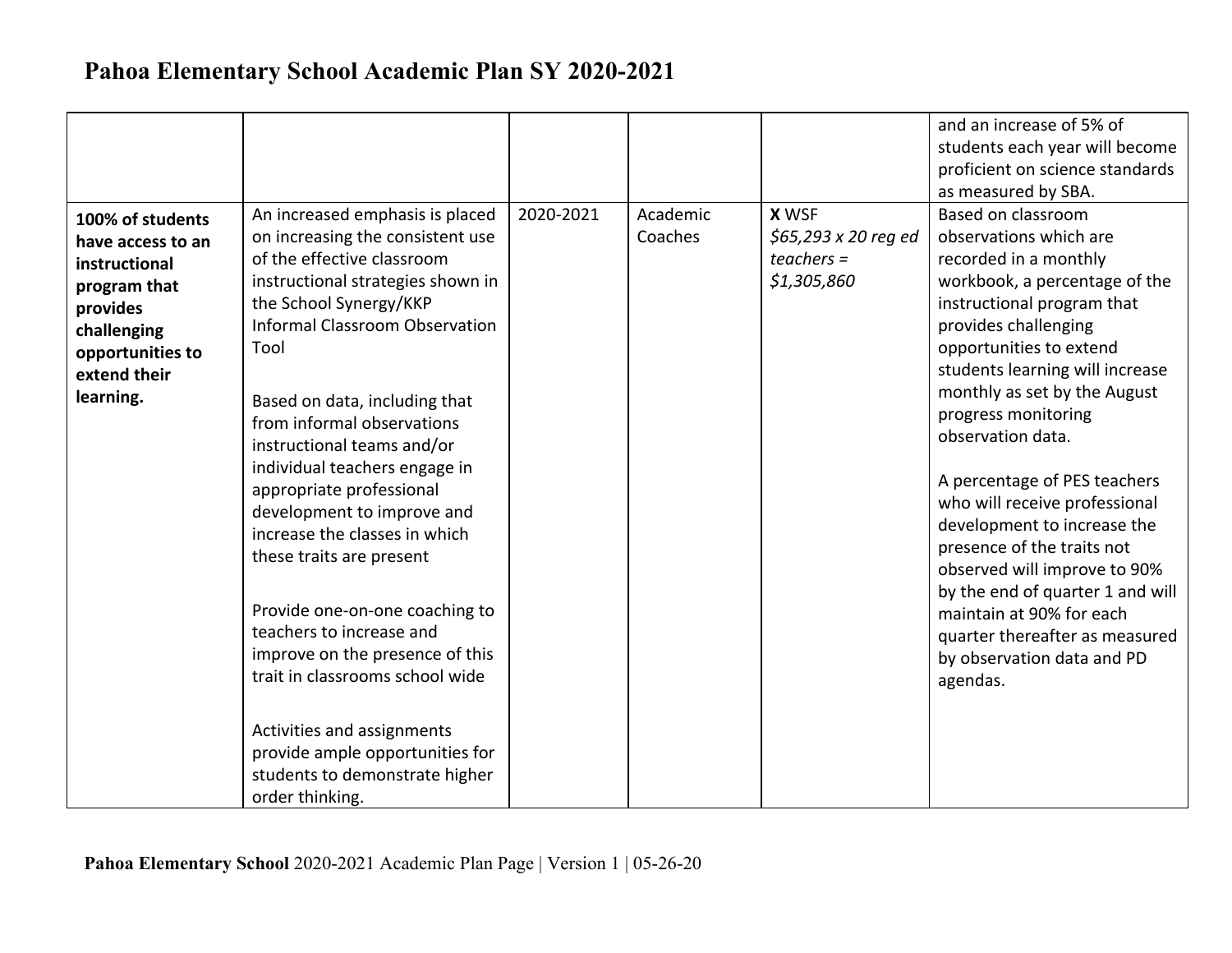| Create a long range<br>plan to promote<br>stability and better<br>utilization of<br>existing resources<br>to improve<br>student's<br>achievement of<br>standards and<br><b>GLOs.</b> (W:A2) | Documents collected as<br>supporting evidence and the<br>rating criteria for each.<br>Refine rating criteria for each<br>GLO component.<br>Vertically align K-6 activities to<br>meet the GLO indicators.<br>Provide ample opportunities for<br>students to meet the GLO<br>indicators.<br>Provide opportunities for<br>students to set goals and self | 2020-2021<br>2020-2021<br>2020-2021<br>2020-2021<br>2020-2021 | All teachers                                        |                                                                                                                                                                                                   | One hundred percent of<br>teachers will participate in the<br>enabling activity and use the<br>resultant information in<br>grading student progress on<br>GLO <sub>s</sub> .                                                                                                                                                                                                                   |
|---------------------------------------------------------------------------------------------------------------------------------------------------------------------------------------------|--------------------------------------------------------------------------------------------------------------------------------------------------------------------------------------------------------------------------------------------------------------------------------------------------------------------------------------------------------|---------------------------------------------------------------|-----------------------------------------------------|---------------------------------------------------------------------------------------------------------------------------------------------------------------------------------------------------|------------------------------------------------------------------------------------------------------------------------------------------------------------------------------------------------------------------------------------------------------------------------------------------------------------------------------------------------------------------------------------------------|
| The school has<br>processes in place<br>to meet the<br>academic needs of<br>all students.<br>(SW3)<br>(SW6)                                                                                 | reflect.<br>Hawaii Multi-Tiered System of<br>Support (HMTSS)<br>Implementation Continuum<br>Strategy<br>Apply elements of RTI:<br><b>Universal Screening</b><br>$\bullet$<br><b>Progress Monitoring</b><br>Multi-tier System of<br>$\bullet$<br>Supports<br>Data-driven team<br>decision-making<br>A systematic mechanism to                           | 2020-2021                                                     | <b>SSC</b><br>Academic<br>Coaches<br>Administration | X WSF<br>\$78,353-Student<br><b>Services</b><br>Coordinator-12<br>months<br>$$40,694 \times 2 =$<br>$$81,383 - User$<br><b>Support Technician</b><br>\$15,000<br>-Equipment and<br>maintenance to | A percentage of PES teachers<br>delivering engaging and<br>challenging enrichments and<br>interventions to students will<br>increase monthly as set by the<br>August 2020 progress<br>monitoring observation data.<br>A percentage of PES teachers<br>implementing a separate<br>intervention/enrichment<br>period will increase to 95%<br>based on the August 2020<br>administration informal |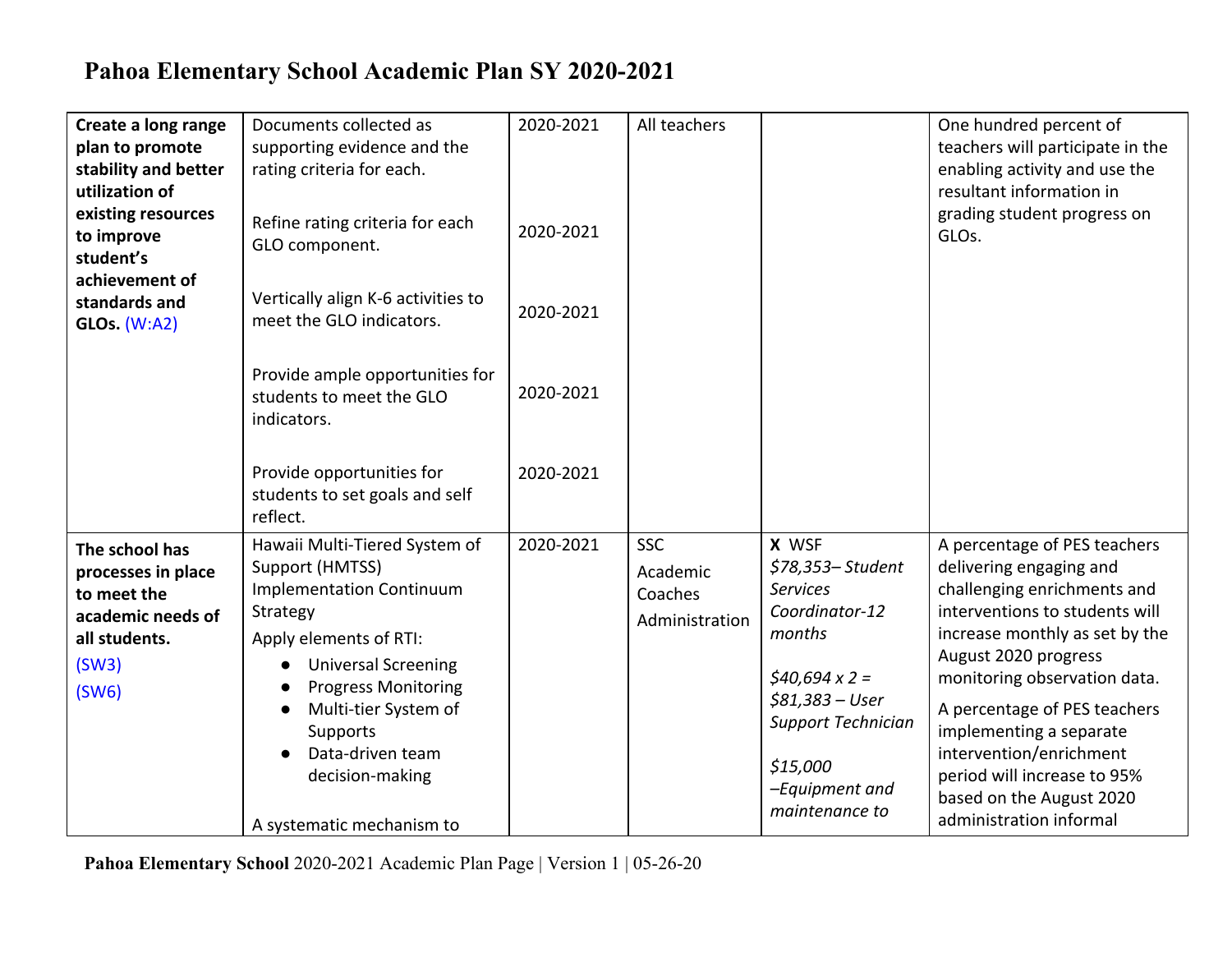| effectively address and identify               | allow access to                   | observations.                    |
|------------------------------------------------|-----------------------------------|----------------------------------|
| interventions that include the                 | web based                         | One hundred percent of PES       |
| differentiation of instruction                 | <i>interventions</i>              | students identified as needing   |
| required to meet the needs of                  |                                   | higher levels of support will be |
| all learners/RTI Tiers 1, 2, 3.                |                                   | brought to monthly CORE          |
| (W:C2)                                         | X Title I                         | meetings and will receive        |
|                                                | \$15,594 x 6 tutors               | timely and targeted              |
| To address the needs of high                   | $= $93,569$                       | interventions based on           |
| performing students,                           |                                   | identified areas of need.        |
| enrichment opportunities in all                |                                   |                                  |
| content areas will be provided.                | <b>Administer DIBELS</b>          | Eight five percent of PES        |
| (W:C3)                                         | benchmark testing                 | students receiving Tier 1 & 2    |
|                                                | $(3x/yr)$ and                     | will show increases in their     |
|                                                | progress                          | monthly CFA and quarterly        |
| Refine the school wide                         | monitoring(2x/yr):                | i-Ready scores.                  |
| processes and expectations for                 | One substitute at                 |                                  |
| Individualized Instructional                   | $$178 \times 5 \text{ days}/5$    |                                  |
| Block (IIB). (W:B4)                            | $year = $4,450 +$                 | One hundred percent of           |
|                                                | $8.9\%$ fringe =                  | students will show growth in     |
| Determine the effectiveness of                 | \$4,846                           | ELA and math as measured by      |
| Tier 1 & 2 classroom                           |                                   | the k-6 i-Ready diagnostic       |
| interventions. (W:D3)                          |                                   | assessment.                      |
|                                                | $$10,000 - i$ -Ready              |                                  |
| Specific procedures to escalate                | annual online site                |                                  |
| the amount of instructional                    | license fees for web              |                                  |
| support, if needed, to ensure                  | based intervention                |                                  |
| students meet learning targets.                | and universal<br>screener-SY20-21 |                                  |
|                                                |                                   |                                  |
|                                                | \$1,000-Mystery                   |                                  |
| Document services provided to<br>each student. | Science                           |                                  |
|                                                | Membership and                    |                                  |
|                                                |                                   |                                  |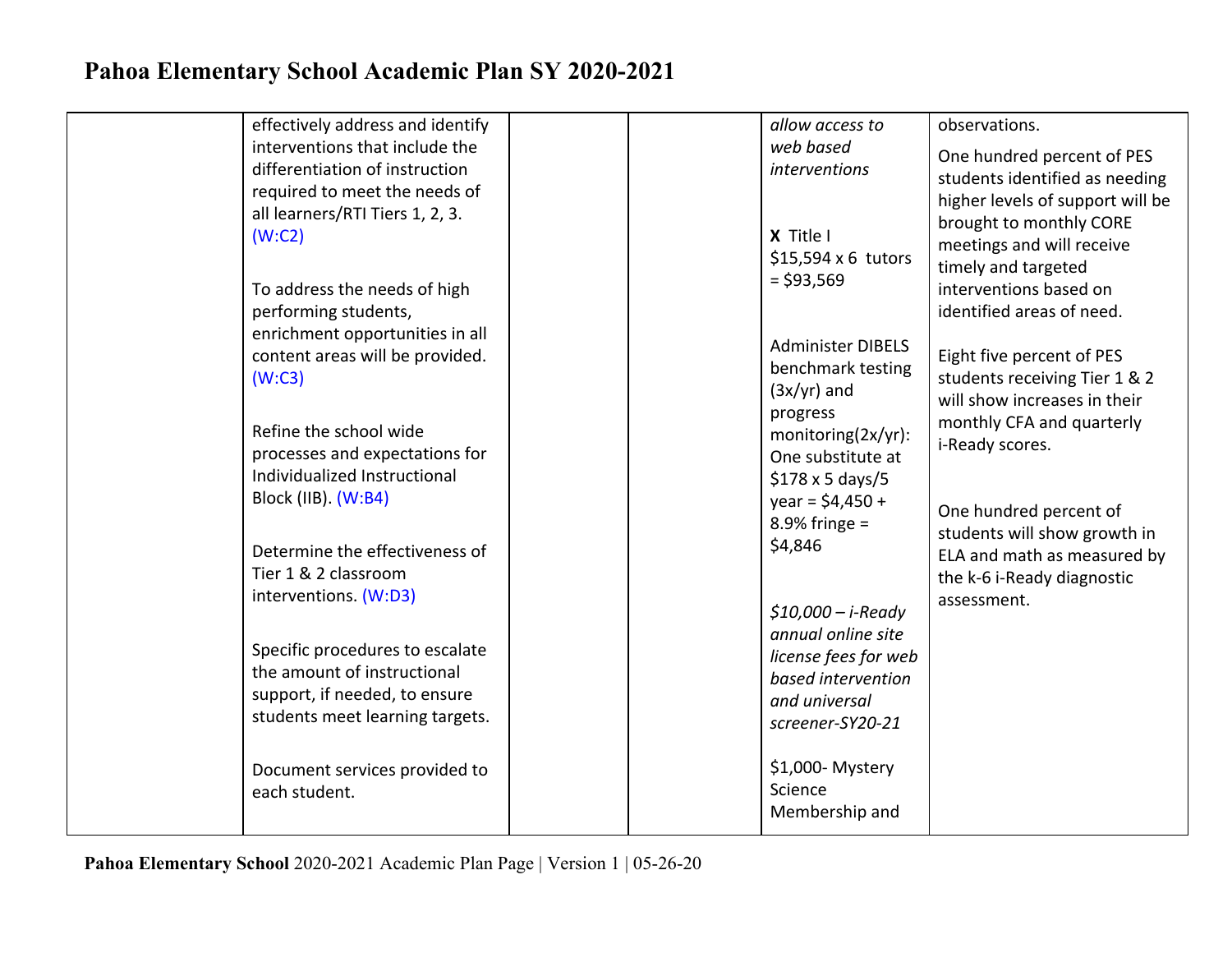|                                                                                                                                                                |                                                                                                                                                                                                                                                                                                                                                                                                                                                                                |           |                                                                             | teacher licenses<br>\$1,500- IXL Math<br>student licenses<br>$$16,482-$<br>Supplemental<br>math, ELA, science<br>curriculum<br>materials                                                                                                                                        |                                                                                                                                                                                                                                                                                                                                                                                                                                                                                                                                                                      |
|----------------------------------------------------------------------------------------------------------------------------------------------------------------|--------------------------------------------------------------------------------------------------------------------------------------------------------------------------------------------------------------------------------------------------------------------------------------------------------------------------------------------------------------------------------------------------------------------------------------------------------------------------------|-----------|-----------------------------------------------------------------------------|---------------------------------------------------------------------------------------------------------------------------------------------------------------------------------------------------------------------------------------------------------------------------------|----------------------------------------------------------------------------------------------------------------------------------------------------------------------------------------------------------------------------------------------------------------------------------------------------------------------------------------------------------------------------------------------------------------------------------------------------------------------------------------------------------------------------------------------------------------------|
| The school has<br>processes in place<br>to meet the<br>behavior and social<br>emotional, and<br>physical needs of all<br>students.<br>(W:C1)<br>(SW5)<br>(SW6) | <b>HMTSS Implementation</b><br><b>Continuum Strategy</b><br>• implements a proactive<br>student behavior support<br>system<br>Apply elements of RTI:<br>• Universal Screening<br>• Progress Monitoring<br>• Multi-tier System of Supports<br>• Data-driven team<br>decision-making<br>PES will ensure a<br>research-based continuum of<br>social services supports (Tiers 1,<br>2 and 3) is fully implemented.<br>Apply a system of supports that<br>Identify at-risk students | 2020-2021 | <b>Vice Principal</b><br>Counselors<br><b>SBBH</b><br><b>SSC</b><br>Teacher | <b>X WSF</b><br>$$65,293 \times 2$ school<br>$counselors =$<br>\$130,586<br>Substitute teachers<br>for Peer Review -<br>\$178x2<br>substitutes x 4 days<br>$=$ \$1,424<br>X Title I<br>Substitute teachers<br>for SPED PLCs -<br>\$178x6<br>substitutes x 8 days<br>$=$ \$9,304 | One hundred percent of PES<br>students identified as needing<br>higher level of supports will be<br>brought to monthly CORE<br>meetings and will receive<br>timely and targeted<br>interventions based on<br>identified areas of need.<br>One hundred percent of<br>teachers will increase their<br>knowledge and application of<br>interventions, support and<br>enrichment programs by the<br>end of SY 2022-21.<br>One hundred percent of<br>teachers with identified<br>IDEA/504 counseling students<br>will participate in quarterly<br>peer review meetings as |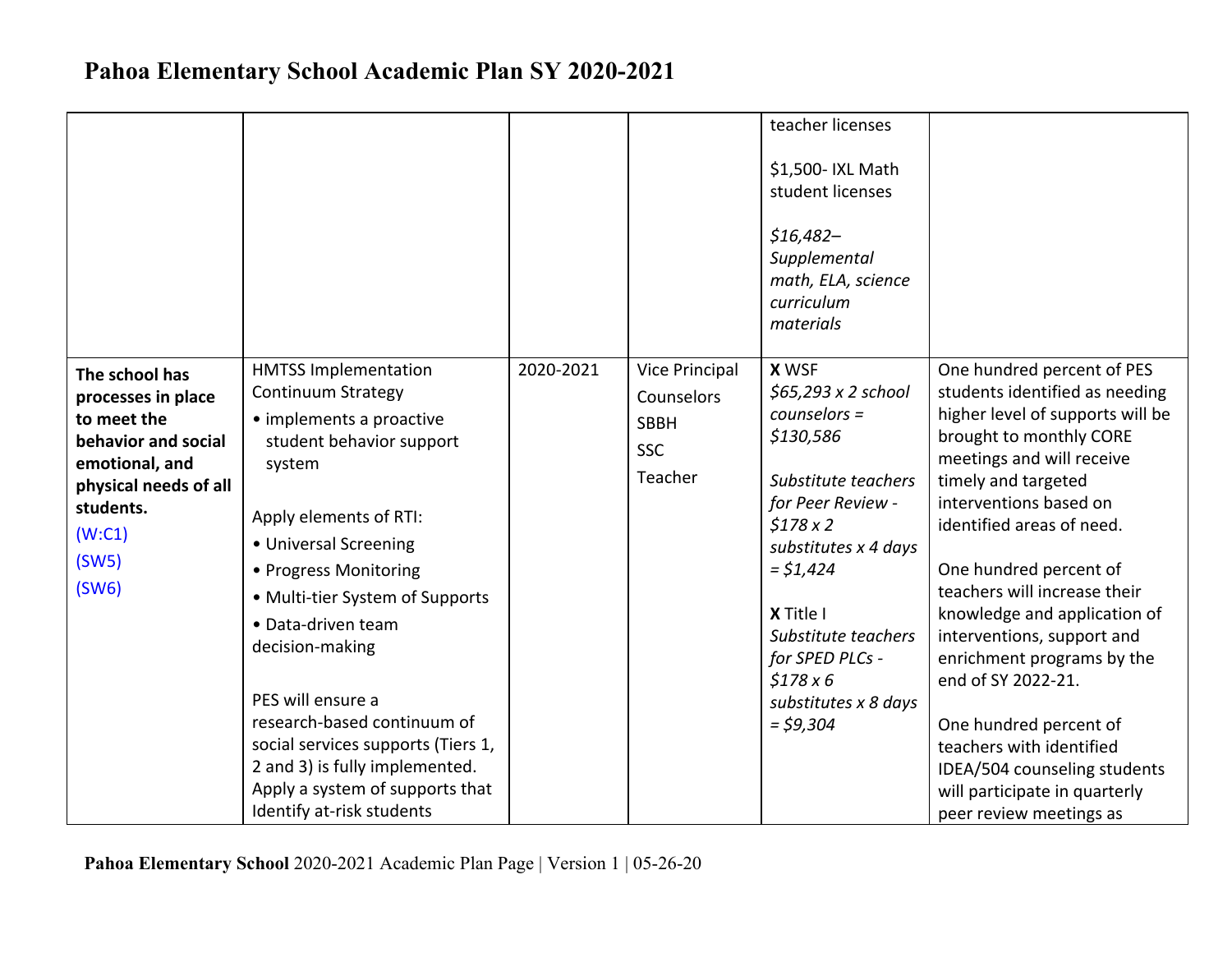| resulting in application of          | measured by peer review               |
|--------------------------------------|---------------------------------------|
| appropriate tiered behavioral        | summary.                              |
| interventions. Report on initial     |                                       |
| implementation, next steps, and      | One hundred percent of                |
| fidelity of implementation.          | teachers will monitor and             |
|                                      | follow the PES attendance             |
|                                      | procedures while counselors           |
| Support classroom teacher            | will monitor the effectiveness        |
| participation in quarterly Peer      | of all programs as measured by        |
| Review meetings where                | Strive Hi results.                    |
| IDEA/504 student progress in         |                                       |
| counseling services is reviewed      | One hundred percent of                |
| and create an action plan as         | teachers will participate in the      |
| needed.                              | <b>Universal Screening Process as</b> |
|                                      | measured by receipt of                |
| Refine process for identifying       | screening data by SSC.                |
| students who require                 |                                       |
| intervention at SSPTeam              | One hundred percent of                |
| meetings. (W:C1)                     | students will be assessed with        |
|                                      | universal screener and placed         |
| Refine process and monitor           | in appropriate intervention(s)        |
| effectiveness of current             | as documented by CORE data.           |
|                                      |                                       |
| programs for chronic<br>absenteeism. |                                       |
|                                      |                                       |
|                                      |                                       |
| PES will continue with the           |                                       |
| Challenge 5 campaign and the         |                                       |
| motto Strive for less than 5 to      |                                       |
| combat chronic absenteeism.          |                                       |
|                                      |                                       |
| <b>UNIVERSAL SCREENING</b>           |                                       |
| <b>PROCESS</b>                       |                                       |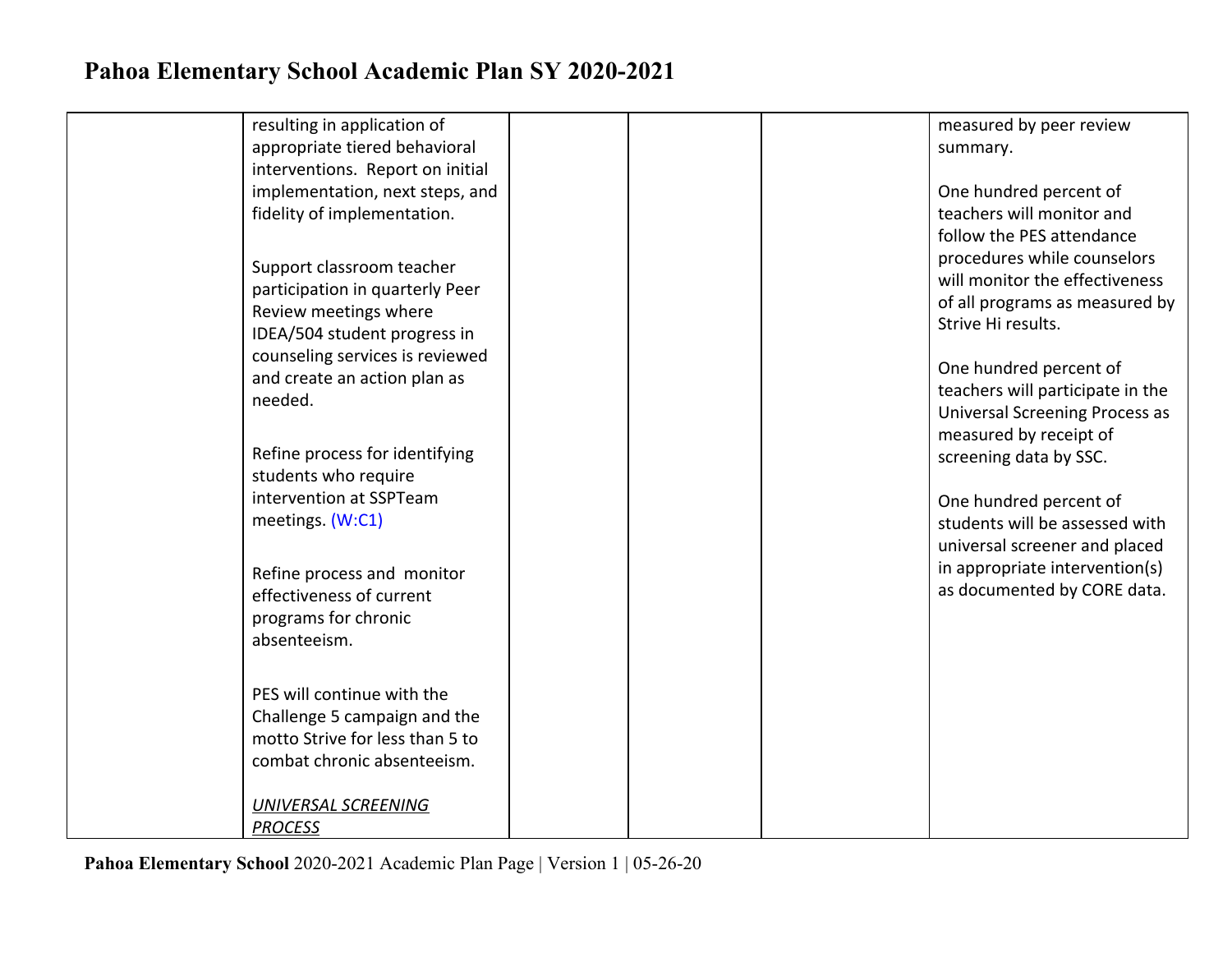|                                                                                           | School will continue to<br>$\bullet$<br>implement the universal<br>screener<br><b>BEISY Universal</b><br>screening is conducted<br>3x per year<br>The Student Intervention<br><b>Matching Form</b><br>(SIM-Form) will be used<br>to determine needs and<br>appropriate behavioral<br>interventions<br><b>Student Support Process</b><br>Team (SSPTeam) will<br>make adjustments to<br>primary, secondary and<br>tertiary supports as a<br>result of universal<br>screening data<br>Conduct PD on<br>$\bullet$<br>behavioral information<br>and interventions,<br>provide additional<br>support to teachers,<br>consolidate and<br>disseminate universal<br>screening data |           |                                                           |                                                |                                                                                                                                                    |
|-------------------------------------------------------------------------------------------|---------------------------------------------------------------------------------------------------------------------------------------------------------------------------------------------------------------------------------------------------------------------------------------------------------------------------------------------------------------------------------------------------------------------------------------------------------------------------------------------------------------------------------------------------------------------------------------------------------------------------------------------------------------------------|-----------|-----------------------------------------------------------|------------------------------------------------|----------------------------------------------------------------------------------------------------------------------------------------------------|
| <b>Positive Behavior</b><br><b>Interventions and</b><br><b>Supports System</b><br>(W: E2) | PES, led by the CARE Team, will<br>revisit and revise the current<br>PBIS plan to develop systems of<br>support to establish and sustain<br>school wide positive and                                                                                                                                                                                                                                                                                                                                                                                                                                                                                                      | 2020-2021 | Counselors<br><b>SBBH</b><br><b>SSC</b><br>Administration | X WSF<br>$$2,500$ - incentives<br>and supplies | One hundred percent of<br>teachers will be provided<br>support in the implementation<br>of PBIS through professional<br>development by counselors, |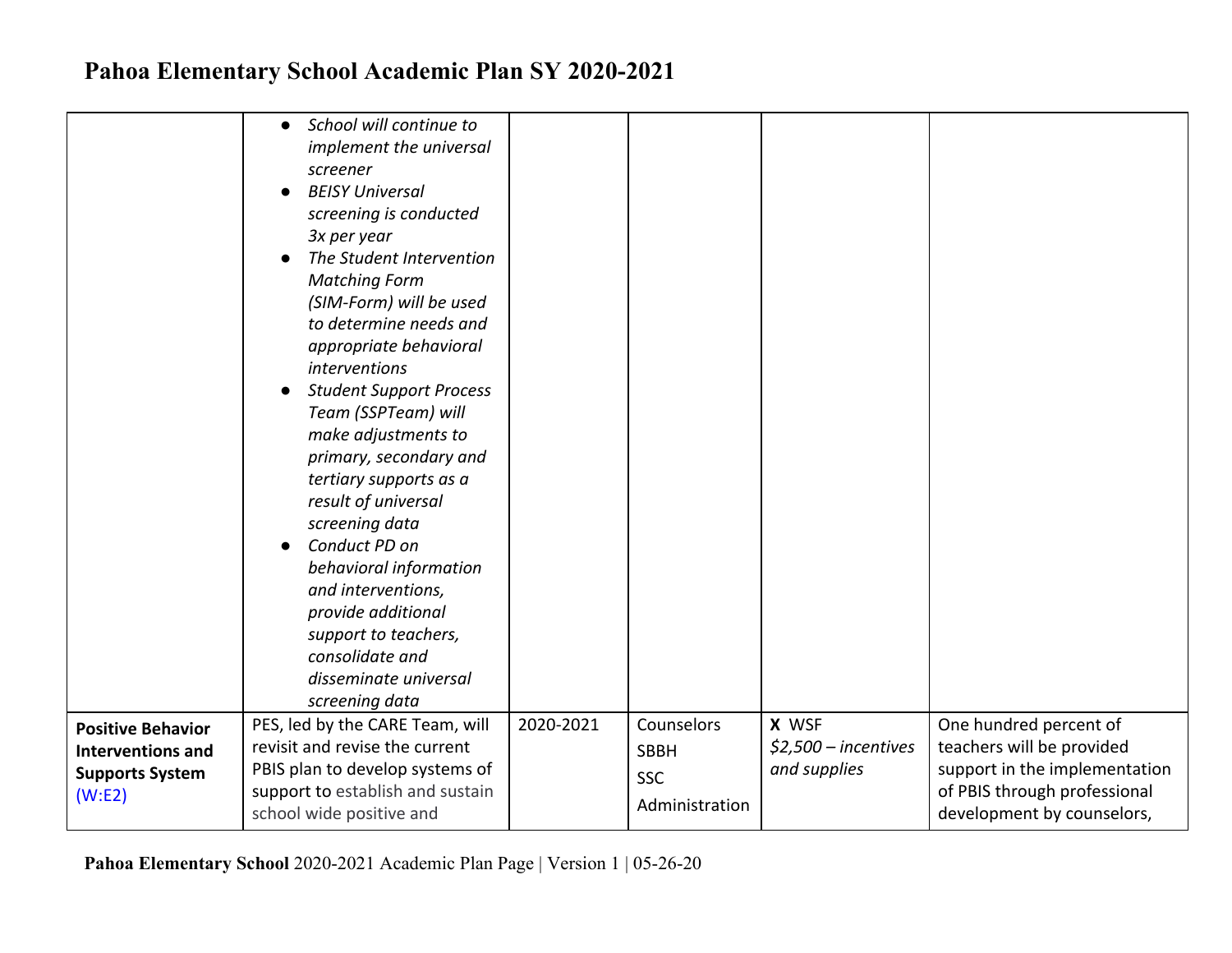|                                                            | proactive teacher and student<br>practices to maximize academic<br>achievement and character<br>development for all students.<br>(W: E2)<br>Families and diverse school<br>community members will<br>consistently be engaged with<br>school to support & enhance<br>student positive behavior &<br>learning.                                                                                                                                |           |                                                           |                                                                                                                       | SBBH, SSC and administration<br>by the end of quarter 1.<br>Referrals will decrease by 10%<br>according to the end of year<br>student data from multiple<br>sources (eCSSS, LDS, eWs)<br>The PES Facebook page will be<br>updated annually with the PES<br>behavioral expectation rubric.<br>Highlights of learning within<br>PES will be included monthly in<br>the school Newsletter.                                                                            |
|------------------------------------------------------------|---------------------------------------------------------------------------------------------------------------------------------------------------------------------------------------------------------------------------------------------------------------------------------------------------------------------------------------------------------------------------------------------------------------------------------------------|-----------|-----------------------------------------------------------|-----------------------------------------------------------------------------------------------------------------------|--------------------------------------------------------------------------------------------------------------------------------------------------------------------------------------------------------------------------------------------------------------------------------------------------------------------------------------------------------------------------------------------------------------------------------------------------------------------|
| The teaching of<br>social-emotional<br>and behavior skills | <b>SOCIAL EMOTIONAL LEARNING</b><br>(SEL)<br><b>School administrators and</b><br>leadership team commit to the<br>implementation of a social<br>emotional learning system<br>supported through targeted<br>school wide instruction of<br><b>Second Step Curriculum that</b><br>includes a pacing guide.<br>1. School will explore<br>innovative ways to<br>integrate the CSSS<br>components with state<br>and federal initiatives.<br>(SW5) | 2020-2021 | Counselors<br><b>SBBH</b><br><b>SSC</b><br>Administration | <b>X WSF</b><br>\$3,000<br>supplemental SEL<br>materials (i.e.:<br>Second Step,<br>Coping Cat, Coping<br>Power, etc.) | One hundred percent of<br>teachers will implement all<br>components of the school wide<br>social emotional learning<br>curriculum, Second Step in<br>each school year as verified by<br>data collected from teachers.<br>School counselors will plan and<br>implement targeted Tier 2<br>group interventions for<br>anxiety, anger, depression,<br>impulsivity and emotional<br>distress using Coping Cat<br>and/or Coping Power<br>Curriculum as indicated by the |
|                                                            | 2. School leadership team<br>will explore ways to                                                                                                                                                                                                                                                                                                                                                                                           |           |                                                           |                                                                                                                       | needs of students and<br>measured by data from                                                                                                                                                                                                                                                                                                                                                                                                                     |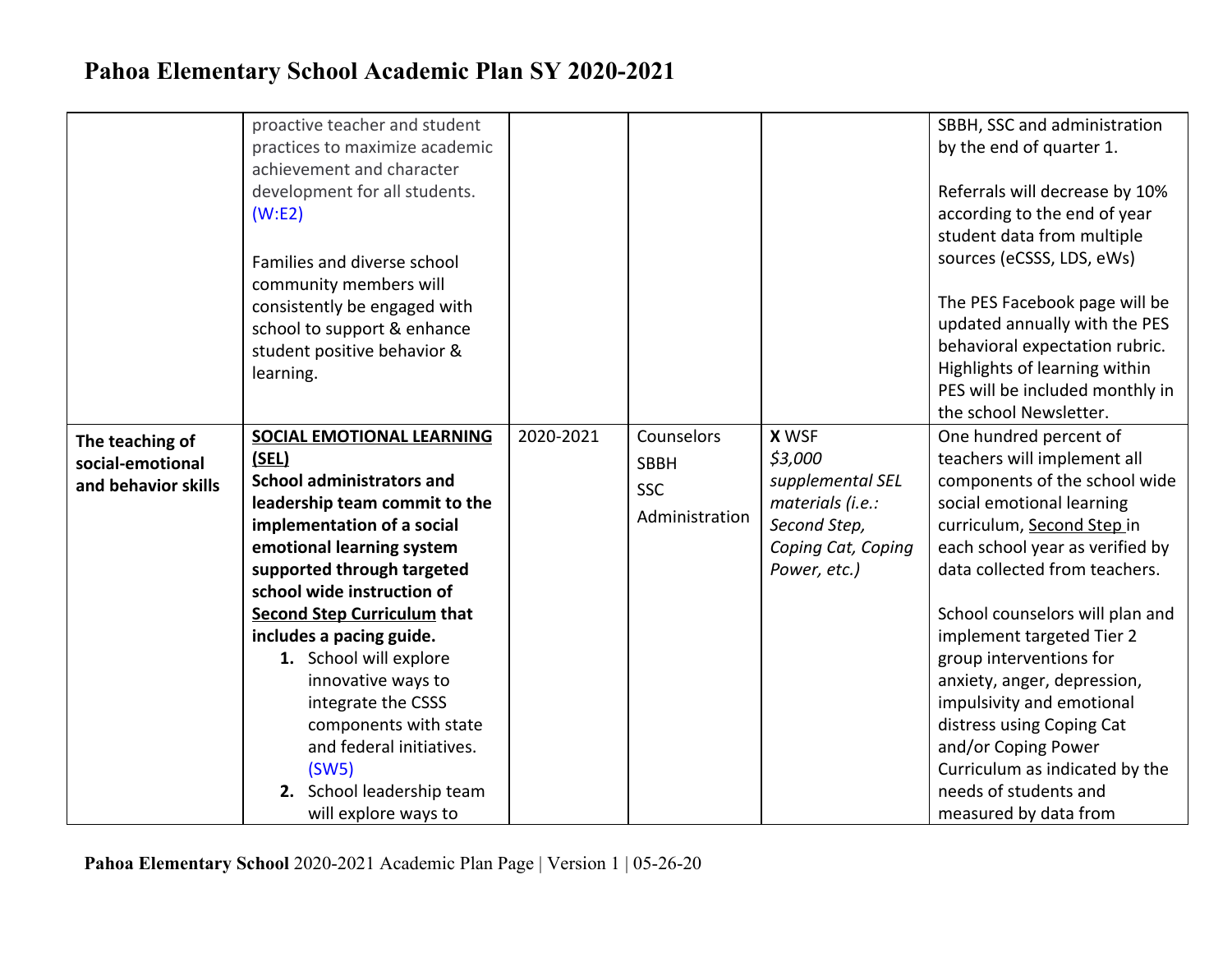|                                                                                                                 | expand community<br>partnerships to help<br>align resources for<br>student needs based on<br>data<br>3. School team(s) will<br>provide opportunities to<br>celebrate positive<br>student outcomes with<br>staff, family and school<br>partners<br><b>Tier 2 Behavior Interventions</b><br>Tier 2 Behavior Interventions<br>will include implementation of<br>evidence-based programs such<br>as Ripple Effects.<br>Student progress will be<br>monitored as part of SSPTeam<br>monitoring. |           |                     | <b>CORE/Progress Monitoring</b><br>meetings.<br>School counselors and select<br>school personnel will plan and<br>implement targeted Tier 2<br>interventions using Ripple<br>effects as indicated by the<br>needs of students and<br>measured by data from<br><b>CORE/Progress Monitoring</b><br>meetings. |
|-----------------------------------------------------------------------------------------------------------------|--------------------------------------------------------------------------------------------------------------------------------------------------------------------------------------------------------------------------------------------------------------------------------------------------------------------------------------------------------------------------------------------------------------------------------------------------------------------------------------------|-----------|---------------------|------------------------------------------------------------------------------------------------------------------------------------------------------------------------------------------------------------------------------------------------------------------------------------------------------------|
| <b>Teachers frequently</b><br>employ formative<br>assessment to<br>ensure academic<br>growth.<br>(W:B1, C4, D1) | Formative Instruction/Data<br><b>Teams Implementation</b><br>Continuum<br>Each instructional team will<br>create or select a common<br>assessment and scoring rubric.<br>The rubric will have 3 to 4 levels<br>of possible student                                                                                                                                                                                                                                                         | 2020-2021 | Academic<br>Coaches | A percentage of PES teachers<br>analyzing student's data<br>gathered from multiple<br>measures of common<br>assessments and providing<br>interventions will be<br>maintained at 85% throughout<br>the year as measured by<br>Tracking Progress form.                                                       |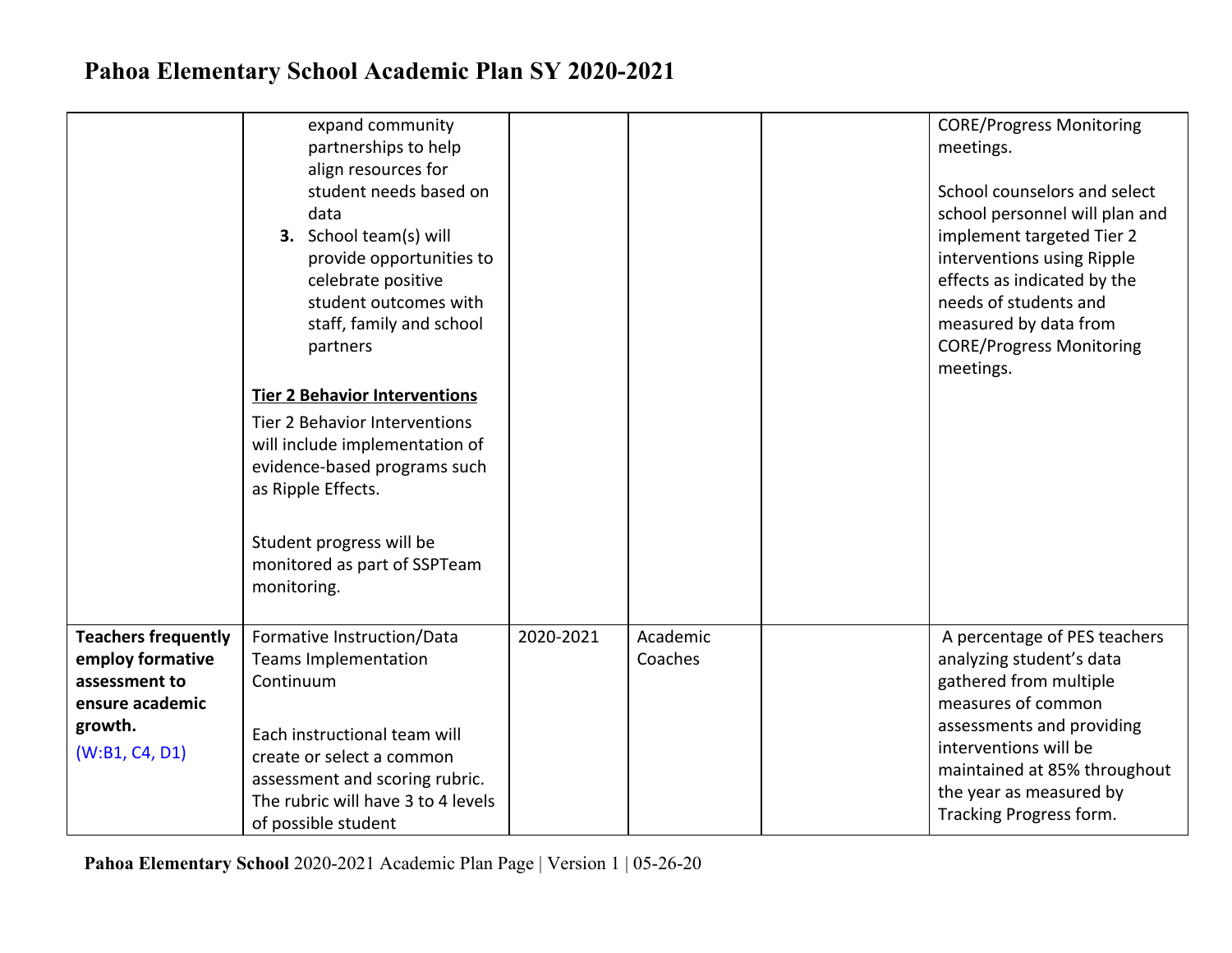| performance.                                             |  |                                  |
|----------------------------------------------------------|--|----------------------------------|
| Each instructional team                                  |  | Based on classroom               |
| analyzes the student data                                |  | observations which are           |
| gathered from the common                                 |  | recorded in a monthly            |
| assessments and other data to                            |  | workbook, a percentage of the    |
| select and provide                                       |  | instructional program that       |
| interventions.                                           |  | provides higher order thinking   |
|                                                          |  | questioning strategies to        |
|                                                          |  | promote critical thinking will   |
| Strategic and intensive                                  |  | increase monthly as set by the   |
| interventions are provided to<br>students based on their |  | August progress monitoring       |
| achievement on common                                    |  | observation data.                |
| formative assessments.                                   |  |                                  |
|                                                          |  | One hundred percent of           |
|                                                          |  | students can articulate learning |
| <b>Instructional teams set Success</b>                   |  | targets, use feedback about      |
| Criteria for all power                                   |  | their performance to make        |
| benchmarks in reading and                                |  | corrections, provide feedback    |
| math to promote Visible                                  |  | to peers, set goals, and keep    |
| Learning.                                                |  | track of and share their         |
|                                                          |  | learning. (Student involvement   |
| Continue to develop higher                               |  | indicator)                       |
| order thinking question                                  |  |                                  |
| strategies to promote critical                           |  | One hundred percent of           |
| thinking. (W:C4)                                         |  | teachers will participate in     |
|                                                          |  | articulation between grade       |
| Leadership will ensure                                   |  | levels for reading, math, and    |
| articulation between grade                               |  | writing to promote               |
| levels in determining student                            |  | achievement of the standards     |
| progress in the achievement of                           |  | as measured by school wide       |
| the standards. (W:D1)                                    |  | assessments.                     |
|                                                          |  |                                  |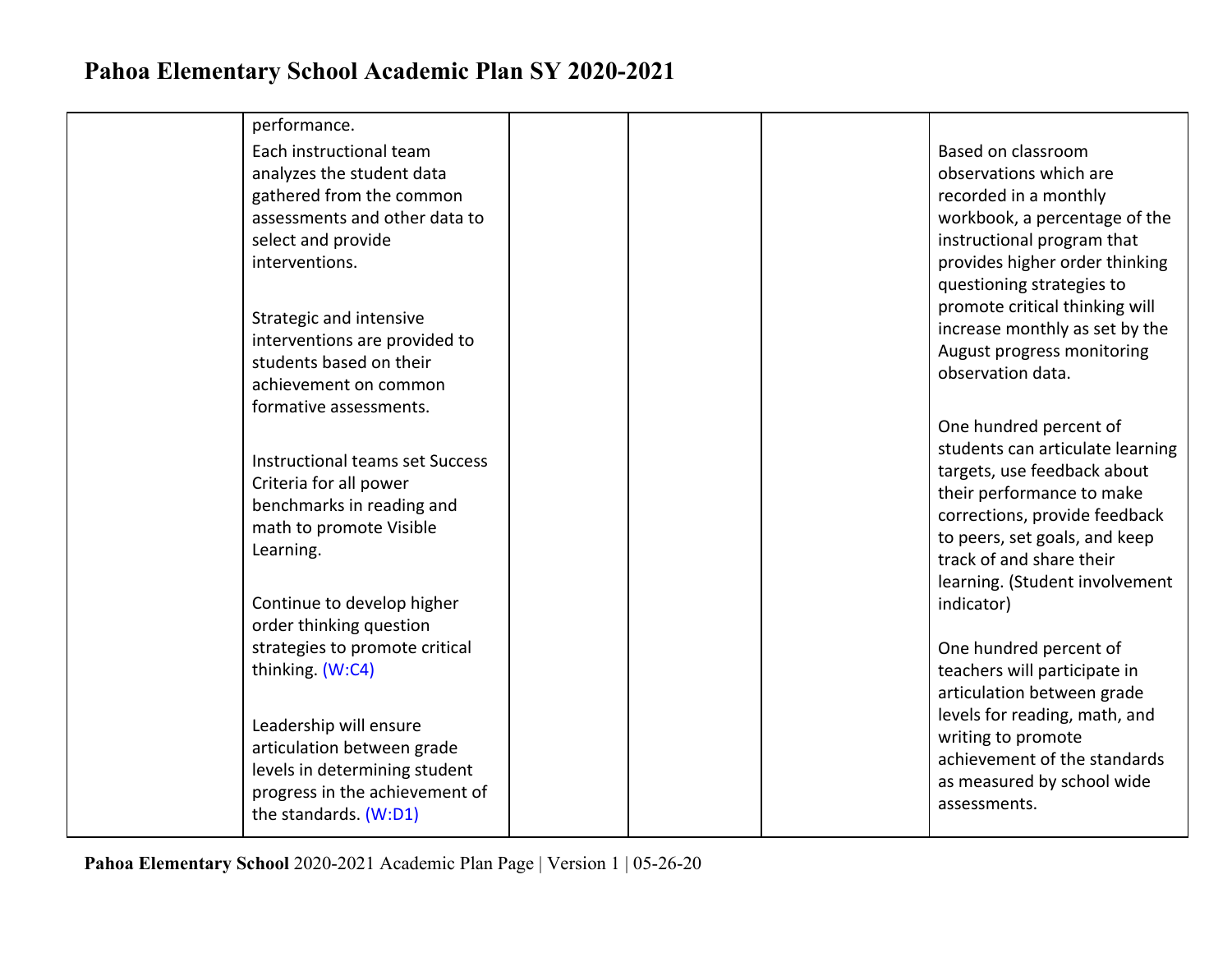|                                                                                                             | Vertical alignment between<br>grade level teams will be refined<br>for reading, math, and writing,<br>and will begin for science.<br>(W:B1)                               |           |                                                           |                                                                                                                                                                                                                                                                                                                                                                                                                                                                                                                                                                                                                                                                                                                  |
|-------------------------------------------------------------------------------------------------------------|---------------------------------------------------------------------------------------------------------------------------------------------------------------------------|-----------|-----------------------------------------------------------|------------------------------------------------------------------------------------------------------------------------------------------------------------------------------------------------------------------------------------------------------------------------------------------------------------------------------------------------------------------------------------------------------------------------------------------------------------------------------------------------------------------------------------------------------------------------------------------------------------------------------------------------------------------------------------------------------------------|
| The school has a<br>process in place to<br>deliver the vision<br>and mission of PES<br>to all stakeholders. | All stakeholders will understand<br>the Pahoa Elementary School<br>Vision & Mission Statements<br>and use them to drive all<br>initiatives and on-going program<br>goals. | 2020-2021 | Counselors<br><b>SBBH</b><br><b>SSC</b><br>Administration | One hundred percent of<br>teachers will be provided<br>professional development<br>support to be able to gain<br>knowledge, review and action<br>plan the implementation of<br>vision and mission into daily<br>instructional practices by the<br>end of quarter 1.<br>One hundred percent of<br>families will be provided with<br>the opportunity to share their<br>thoughts on the PES vision and<br>mission.<br>Eighty percent of students will<br>be able to articulate the vision<br>and mission statement upon<br>request by any stakeholder by<br>the end of semester one.<br>One hundred percent of<br>students will recite the vision<br>and mission statement on a<br>daily basis as part of classroom |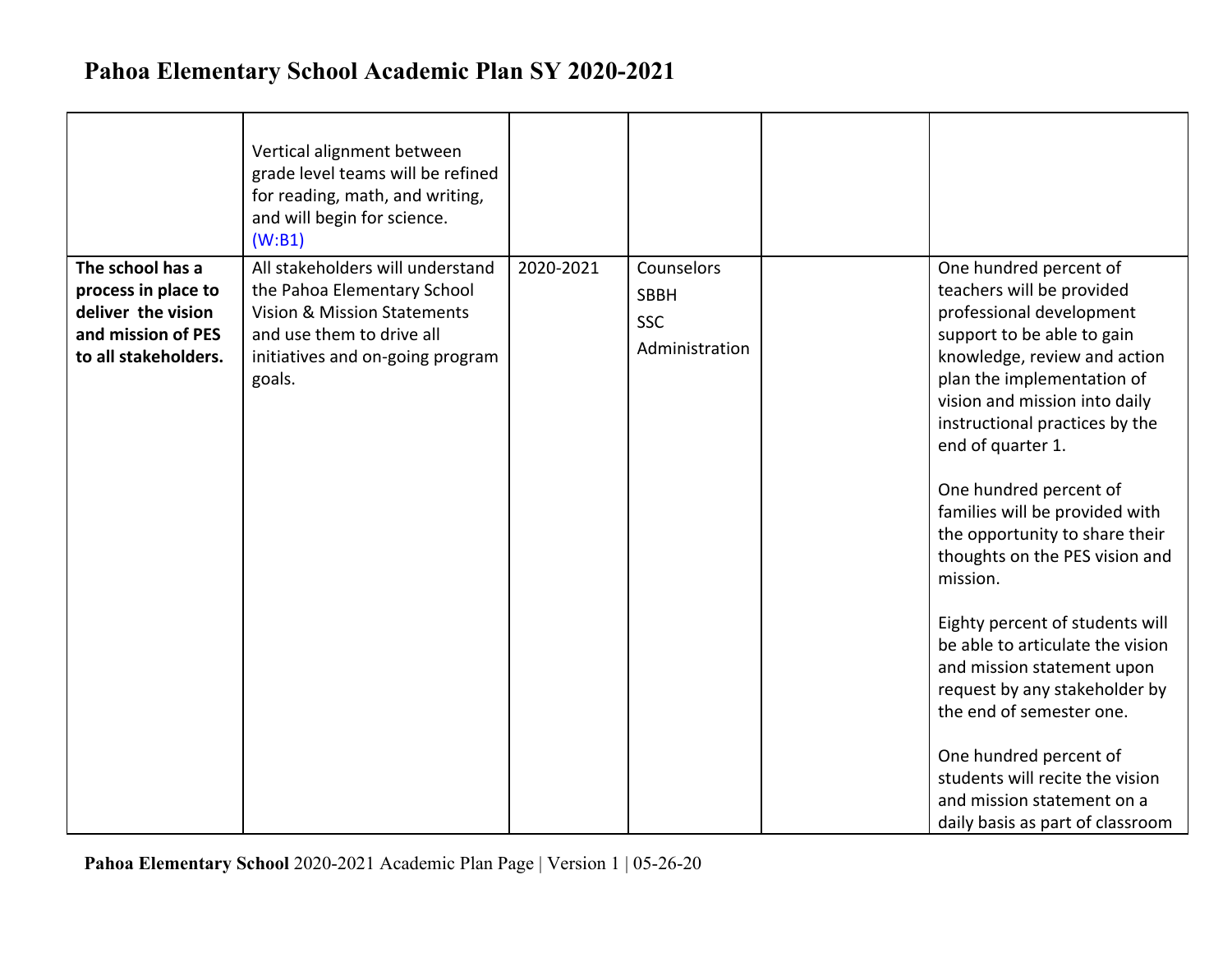|                           |  |  |  |  | morning<br>business. |
|---------------------------|--|--|--|--|----------------------|
| $\sim$ 10 $\sim$ 110<br>. |  |  |  |  |                      |

**Goal 2: Staff Success**. **Pahoa Elementary School** has a high-performing culture where employees have the training, support and professional development to contribute effectively to student success.

| <b>Outcome:</b>                                                       | <b>Rationale:</b>                                                       |
|-----------------------------------------------------------------------|-------------------------------------------------------------------------|
| By the end of SY 2020-2021, PES will provide professional development | In effective schools, professional development deepens and refines      |
| to meet school wide and State level initiatives.                      | teacher knowledge and skills in content and pedagogy. The professional  |
|                                                                       | development program is based on student outcome data and is             |
|                                                                       | collaborative, sustained, intensive, and closely tied to the classroom. |
|                                                                       |                                                                         |
|                                                                       |                                                                         |
|                                                                       |                                                                         |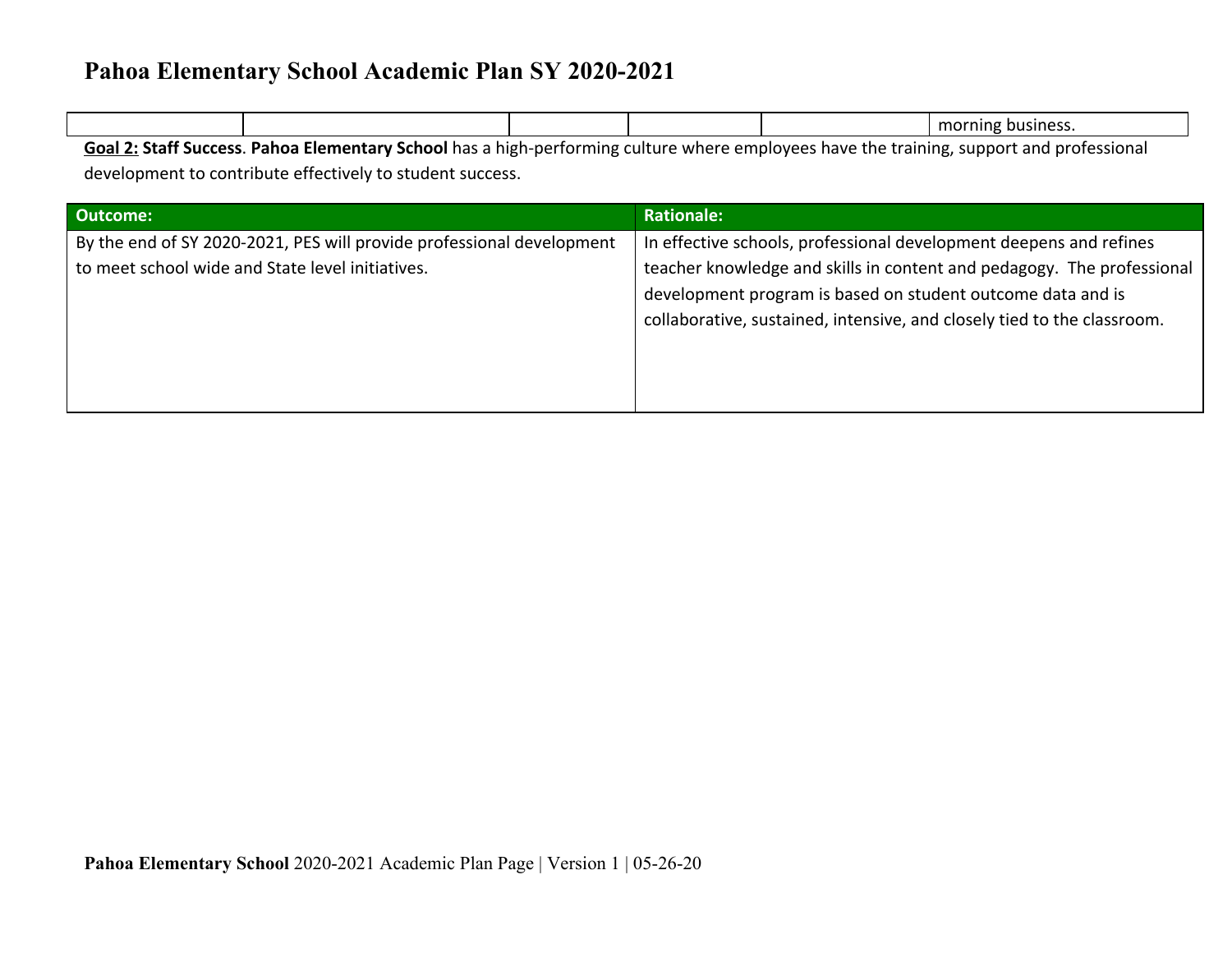| <b>Planning</b>                                                                                                                                                |                                                                                                                                                                                                                                                                                                                                                                                                                                                                                                                                                                                      |                                      |                                                       | <b>Funding</b>                                                                                                                                                                                                      | <b>Interim Measures of Progress</b>                                                                                                                                                                                                                                                                                                                                                                                                 |
|----------------------------------------------------------------------------------------------------------------------------------------------------------------|--------------------------------------------------------------------------------------------------------------------------------------------------------------------------------------------------------------------------------------------------------------------------------------------------------------------------------------------------------------------------------------------------------------------------------------------------------------------------------------------------------------------------------------------------------------------------------------|--------------------------------------|-------------------------------------------------------|---------------------------------------------------------------------------------------------------------------------------------------------------------------------------------------------------------------------|-------------------------------------------------------------------------------------------------------------------------------------------------------------------------------------------------------------------------------------------------------------------------------------------------------------------------------------------------------------------------------------------------------------------------------------|
| <b>Desired Outcome</b>                                                                                                                                         | <b>Enabling Activities</b><br>(Indicate year(s) of<br>implementation<br>in next column)                                                                                                                                                                                                                                                                                                                                                                                                                                                                                              | <b>School Year(s)</b><br>of Activity | <b>ART</b><br><b>Accountable</b><br>Lead(s)           | <b>Source of Funds</b><br>(Check applicable<br>boxes to indicate<br>source of funds)                                                                                                                                | Define the relevant data used<br>to regularly assess and<br>monitor progress                                                                                                                                                                                                                                                                                                                                                        |
| <b>All Professional</b><br>Development will<br>complement the<br>schoolwide<br>vision/plan and will<br>be accompanied by<br>follow-up supports<br>and actions. | Effective professional<br>development is on-going, job<br>embedded, includes for the<br>provision of supports for<br>effective classroom<br>implementation and provides<br>for on-going collaboration<br>Staff (Para-Educators, Office,<br>Custodial) members feel<br>challenged by school<br>administrators to grow<br>professionally.<br>PD for HMTSS intervention<br>strategies for Social Emotional<br>Learning (SEL)<br>BEISY process (ex. SIMS)<br>Mind Up Curriculum<br>follow-up<br>Surveys (Belief, Well<br>Being, Student<br>connection to adult,<br>student out of class) | 2020-2021                            | Administrators<br>Instructional<br><b>Specialists</b> | X WSF<br>Subs for teacher<br>professional<br>development -<br>$$178 \times 34$<br>teachers = $$6,052$<br>X Title I<br>Sub for grade<br>level PLC $$178x$<br>$319$ days =<br>$$56,782 + 8.9\%$<br>$fringe = $61,835$ | PES teachers will participate in<br>State, complex, and school<br>wide PD 100% of the time as<br>measured by PD agenda and<br>sign in sheets.<br>PES staff will participate in<br>State, complex, and school<br>wide PD 100% of the time as<br>measured by PD agenda and<br>sign in sheets<br>One hundred percent of<br>teachers will participate in<br>interventional strategies for<br>Social Emotional Learning (SEL)<br>program |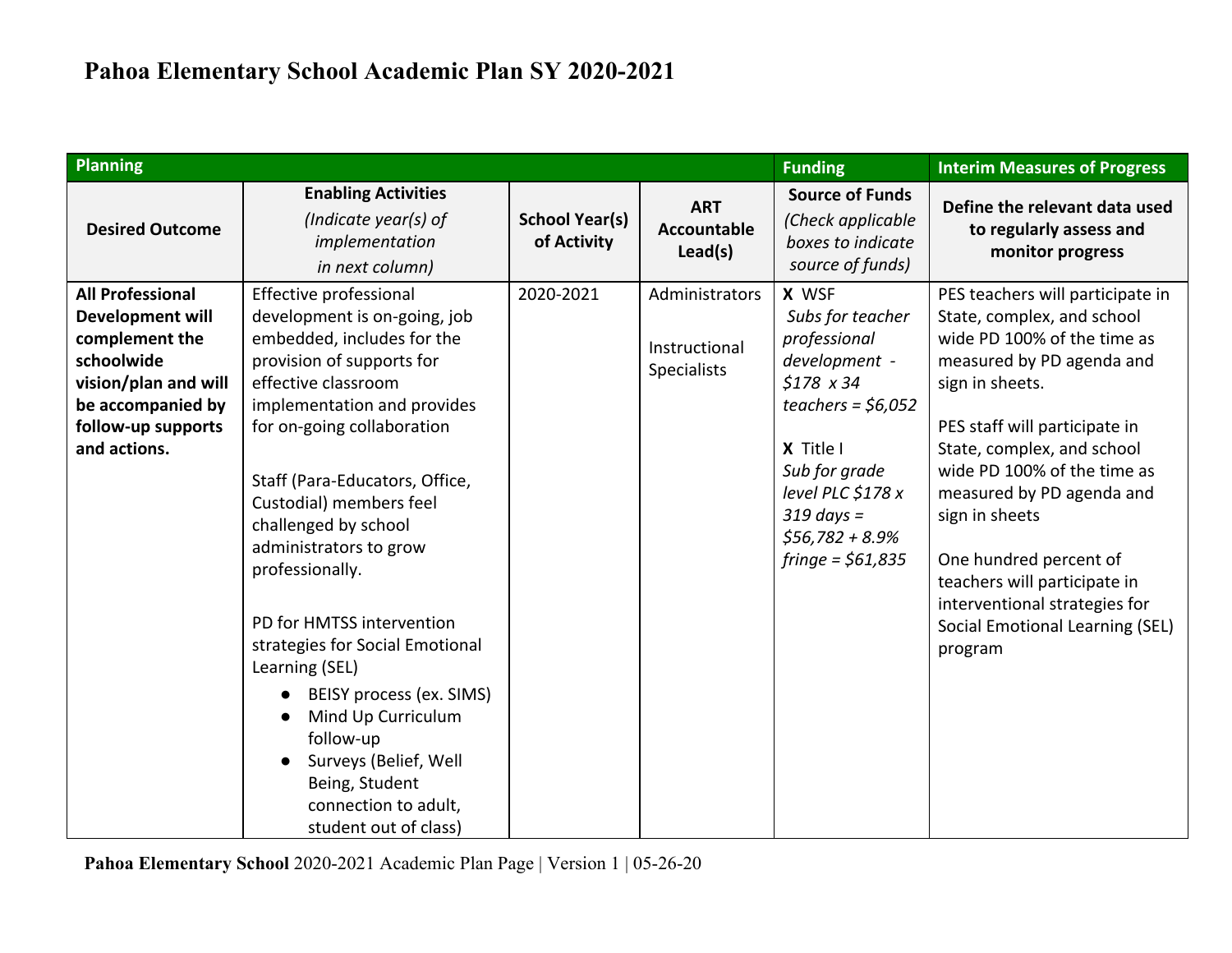| Second Step<br>$\bullet$<br>Areas indicated in the<br>$\bullet$<br>Tiered Fidelity Inventory                                                                         |  |  |
|----------------------------------------------------------------------------------------------------------------------------------------------------------------------|--|--|
| Scheduled classroom<br>observations to verify student<br>engagement with SEL<br>curriculum. Collaborative<br>planning to address issues<br>surfaced by observations. |  |  |
| Time allocated and support for<br>teacher inputting of information<br>for BIESY, and concerns and<br>tiered interventions into eCSSS.                                |  |  |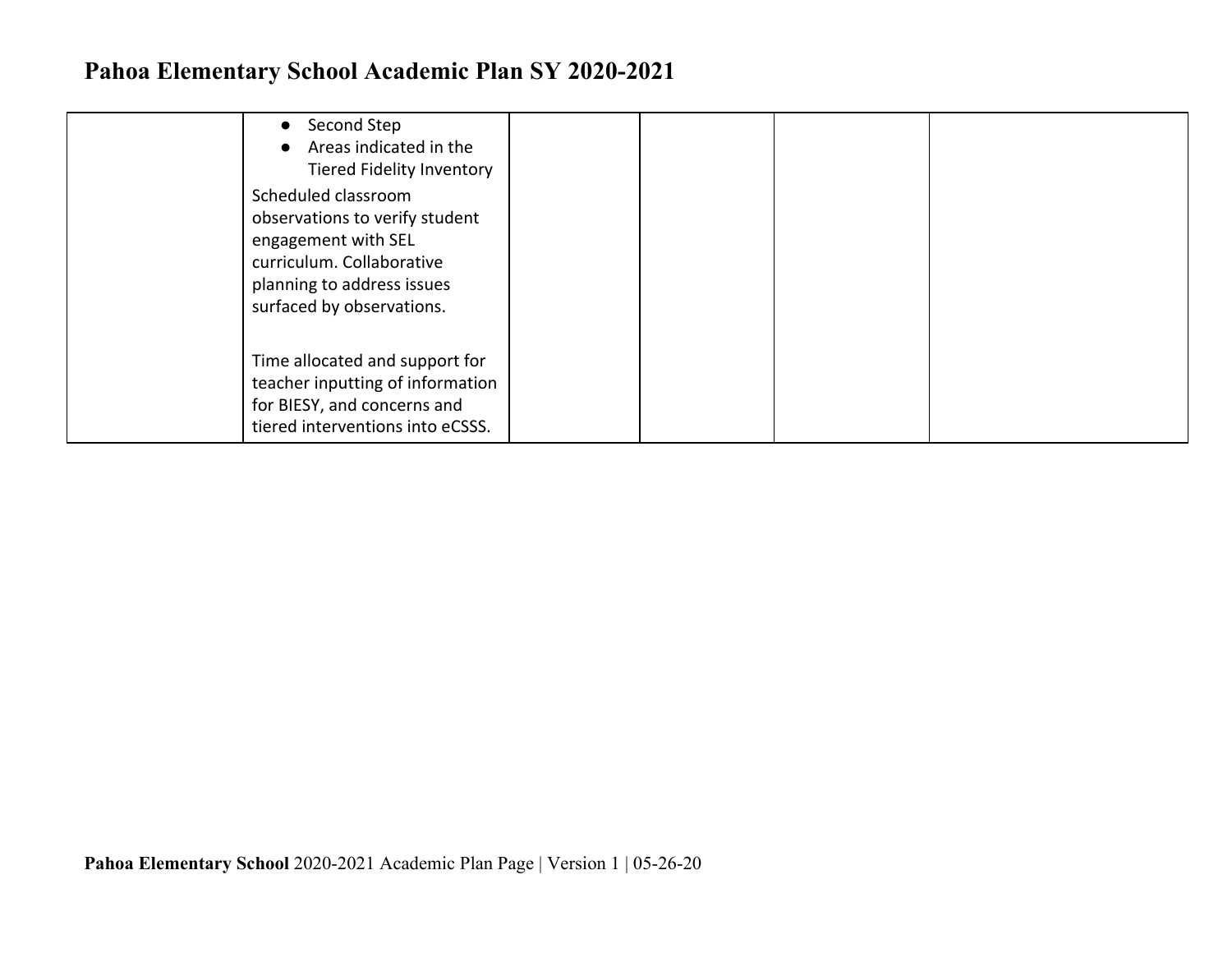**Goal 3: Successful Systems of Support.** The system and culture of **Pahoa Elementary School** works to effectively organize financial, human, and community resources in support of student success.

| <b>Outcome:</b>                                                                             | <b>Rationale:</b>                                                                                                                                             |
|---------------------------------------------------------------------------------------------|---------------------------------------------------------------------------------------------------------------------------------------------------------------|
| By the end of SY 2020-2021, PES will:                                                       | When children see their parents interacting respectfully with staff<br>members and community partners, they learn that school matters and                     |
| Increase the communication and involvement of all<br>stakeholders. (SW4)                    | all stakeholders are working together for success.                                                                                                            |
| Improve and close the achievement gap and attain equity and<br>excellence for all students. | Highly effective collaborative structures, support, and tools are in place<br>to guide instructional data teams that leads to closing the achievement<br>gap. |
|                                                                                             |                                                                                                                                                               |

| <b>Planning</b>        |                                                                                         |                                                |                                      | <b>Funding</b>                                                                       | <b>Interim Measures of Progress</b>                                          |
|------------------------|-----------------------------------------------------------------------------------------|------------------------------------------------|--------------------------------------|--------------------------------------------------------------------------------------|------------------------------------------------------------------------------|
| <b>Desired Outcome</b> | <b>Enabling Activities</b><br>(Indicate year(s) of<br>implementation<br>in next column) | <b>School</b><br>Year(s) of<br><b>Activity</b> | <b>ART</b><br>Accountable<br>Lead(s) | <b>Source of Funds</b><br>(Check applicable<br>boxes to indicate<br>source of funds) | Define the relevant data used<br>to regularly assess and<br>monitor progress |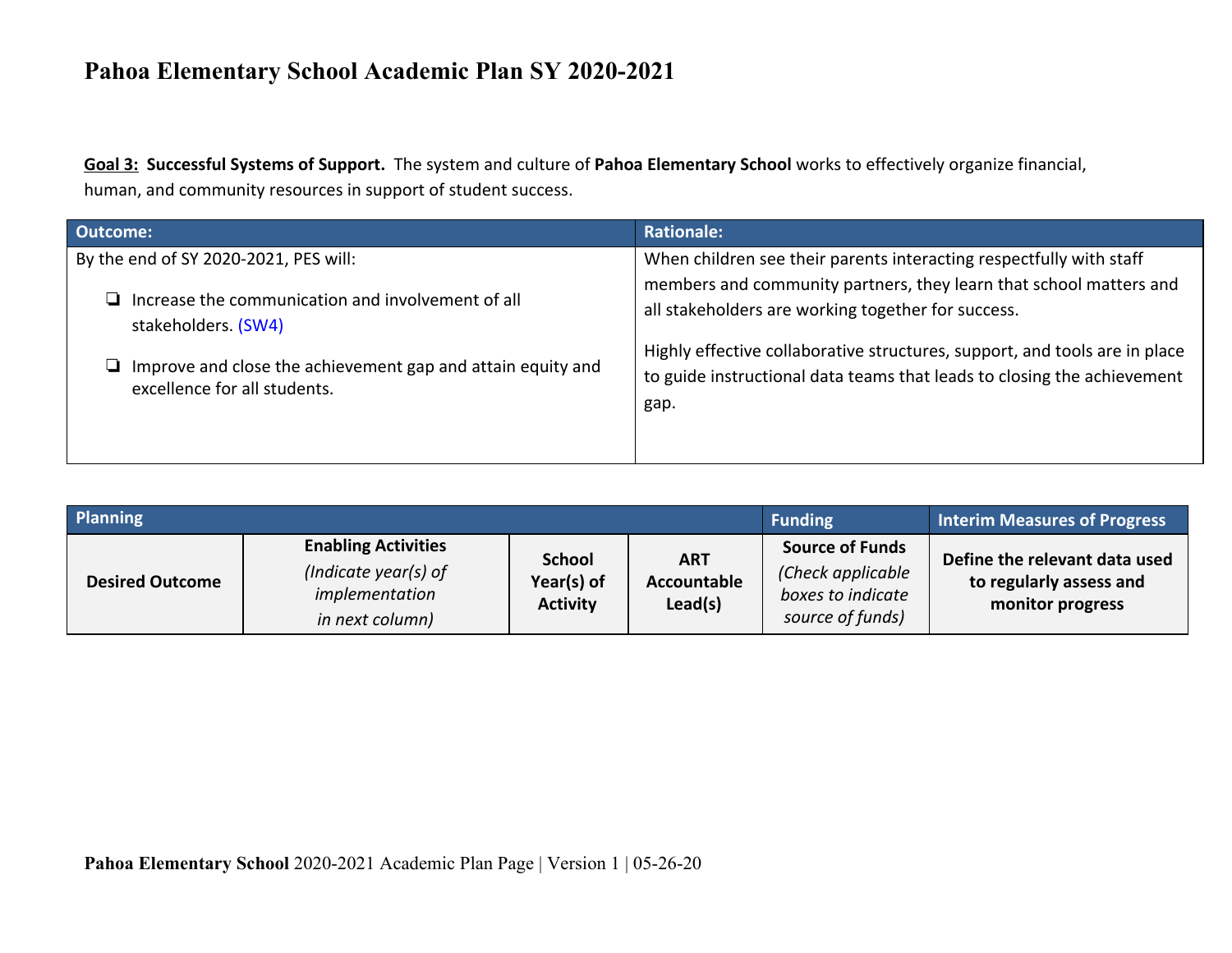| <b>Parent and</b>  | PES will continue family         | 2020-2021 | Title I     | <b>X WSF</b>        | Participation in family        |
|--------------------|----------------------------------|-----------|-------------|---------------------|--------------------------------|
| community          | involvement activities           |           | Coordinator | \$10,865 - PCNC     | involvement activities will be |
| involvement        |                                  |           |             | PPT                 | monitored via purchase orders, |
| (W:A1, W:B2, W:B3, | Expand strategies to increase    |           |             |                     | sign-in sheets, agenda,        |
| W:D2, W:E3)        | communication with and           |           |             | X Title I           | evaluation, and flyers.        |
| (SW7)              | involvement of all stakeholders  |           |             | \$2,196 - Material, |                                |
|                    | (W:A2)                           |           |             | supplies, and       |                                |
|                    |                                  |           |             | refreshments for    |                                |
|                    |                                  |           |             | family involvement  |                                |
|                    | Transition from the 6th grade to |           |             | activities (Prog ID |                                |
|                    | 7th grade (W:B2)                 |           |             | 18935) and \$1,000  |                                |
|                    |                                  |           |             | (Prog ID 18902)     |                                |
|                    | Explore additional strategies to |           |             |                     |                                |
|                    | increase parent involvement in   |           |             |                     |                                |
|                    | the monitoring of students       |           |             |                     |                                |
|                    | learning. (W:B3)                 |           |             |                     |                                |
|                    |                                  |           |             |                     |                                |
|                    | Determine ways of reporting      |           |             |                     |                                |
|                    | assessment data to parents that  |           |             |                     |                                |
|                    | will lead to greater involvement |           |             |                     |                                |
|                    | in their child's learning (W:D2) |           |             |                     |                                |
|                    |                                  |           |             |                     |                                |
|                    |                                  |           |             |                     |                                |
|                    | Improve communication with       |           |             |                     |                                |
|                    | hard to reach families. (W:E3)   |           |             |                     |                                |
|                    | Family Night with                |           |             |                     |                                |
|                    | <b>Literacy Activities</b>       |           |             |                     |                                |
|                    | Movie Night                      |           |             |                     |                                |
|                    | Na Ali'i Luncheon                |           |             |                     |                                |
|                    | Open House/Back to               |           |             |                     |                                |
|                    | <b>School Night</b>              |           |             |                     |                                |
|                    | Parent conferences<br>$\bullet$  |           |             |                     |                                |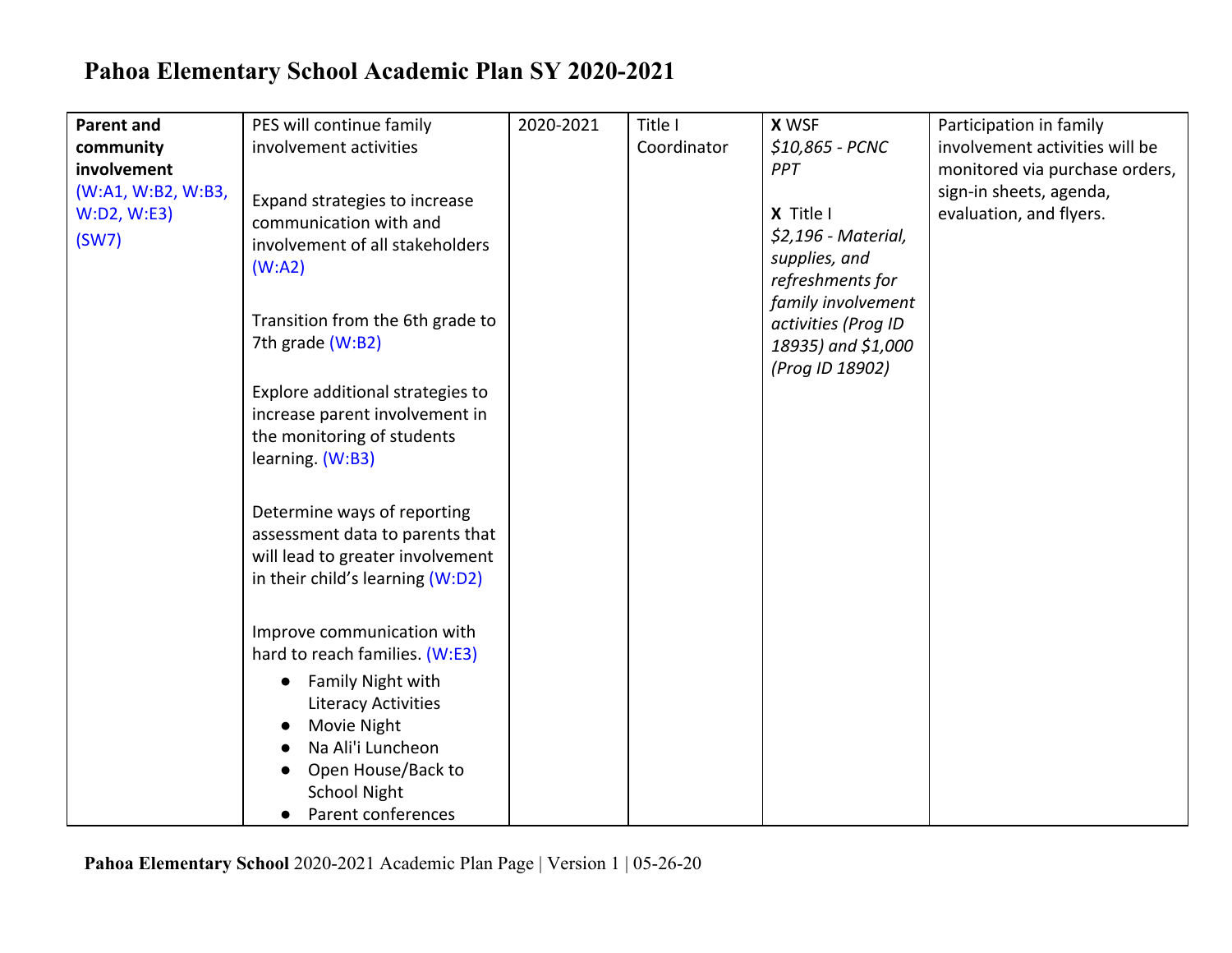|                                                                                      | Transition to<br>$\bullet$<br>Kindergarten (SW6)<br>Transition from the 6th<br>grade to 7th grade<br>(W:B2)                                                                                                                                                                                                                                                                                                                                                                                                                                                                                                                                                                             |           |                                                         |                                                                                                                                                                                                                                                    |                                                                                                                                                                                                                                                                                                                                                                                                                                                                                                                                                                                                                                                                                                                                             |
|--------------------------------------------------------------------------------------|-----------------------------------------------------------------------------------------------------------------------------------------------------------------------------------------------------------------------------------------------------------------------------------------------------------------------------------------------------------------------------------------------------------------------------------------------------------------------------------------------------------------------------------------------------------------------------------------------------------------------------------------------------------------------------------------|-----------|---------------------------------------------------------|----------------------------------------------------------------------------------------------------------------------------------------------------------------------------------------------------------------------------------------------------|---------------------------------------------------------------------------------------------------------------------------------------------------------------------------------------------------------------------------------------------------------------------------------------------------------------------------------------------------------------------------------------------------------------------------------------------------------------------------------------------------------------------------------------------------------------------------------------------------------------------------------------------------------------------------------------------------------------------------------------------|
| <b>Improve and close</b><br>performance gaps<br>to meet Strive HI<br>goals.<br>(SW6) | Set annual performance<br>$\bullet$<br>targets for special<br>education and ELL and<br>disadvantage students<br>based on data analysis<br>and student<br>performance trends<br>Continue participation<br>$\bullet$<br>in complex inclusion<br>initiative and implement<br>initiative outcomes<br>SpEd and regular<br>education teachers meet<br>during PLC to analyze<br>student performance,<br>discuss and implement<br>effective instructional<br>strategies<br>Begin the<br>implementation of<br>evidenced based<br>strategies and activities<br>that support early<br>literacy for ALL students<br>to be provided through<br>collaborative efforts that<br>will result in improved | 2020-2021 | <b>SSC</b><br><b>ELL Teacher</b><br>Academic<br>Coaches | X WSF<br>$$65,293-$<br>ELL/Intervention<br>teacher<br>\$12,785 - ELL PTT<br>$$15,594$ - PPT<br>X SPED PPA<br>$$65,293 \times 6$ special<br>education teachers<br>$=$ \$391,758<br>$$34,434 \times 6$<br>Educational<br>$Assistants =$<br>\$206,604 | A percentage of PES Special<br>Education teachers who will<br>participate in grade level PLC's<br>will remain at the current<br>percentage of 100%<br>throughout the school year as<br>measured by grade level PLC<br>and SpEd PLC agenda, minutes,<br>and PLC form.<br>Eighty percent of PES Special<br><b>Education students will</b><br>increase one year's growth<br>from baseline score to end of<br>the year as measured by the<br><b>GRADE Assessment.</b><br>One hundred percent of PES<br>ELL students who will increase<br>their overall composite score<br>of at least 0.5 in language<br>proficiency growth (speaking,<br>listening, reading and writing)<br>by the end of quarter 4 as<br>measured by the WIDA ACCESS<br>test. |